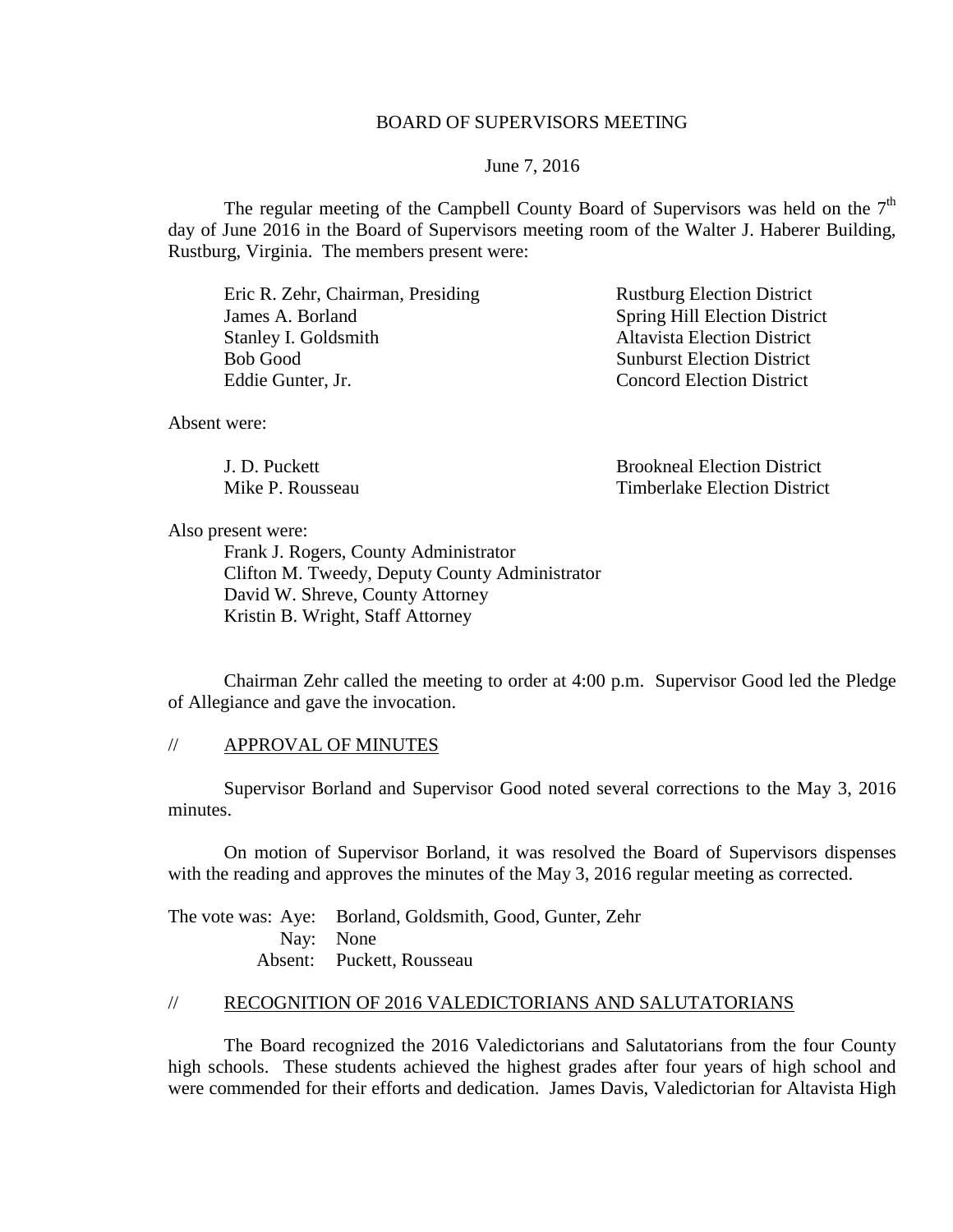School, and Willow Mae Ragland, Co-Valedictorian of William Campbell High School, were present.

The following motion was read and adopted as follows:

On motion of Supervisor Gunter, it was resolved the Board of Supervisors adopts the following resolution:

**WHEREAS**, each year each of our four County high schools select one student, with the highest grade point average for his or her graduating class, to be the Valedictorian, and one student, with the second highest grade point average for his or her graduating class, to be the Salutatorian;

**WHEREAS**, the coursework completed is difficult and the competition for such an honor is fierce;

**WHEREAS**, these students serve as role models and examples to follow for their classmates and underclassmen;

**WHEREAS,** these students are honored at their graduation ceremonies, but because the achievement is so significant and worthy of approbation, the Board of Supervisors wishes to recognize it as well;

**WHEREAS**, the Altavista High School Valedictorian for 2016 is James Ian Davis; and the Salutatorian is Whitney Danielle Davis;

**WHEREAS**, the Brookville High School Valedictorian for 2016 is Yubin Lim; and the Salutatorian is Geoffrey Paul Dill;

**WHEREAS**, the Rustburg High School Valedictorian for 2016 is Ben Thomas Kelley; and the Salutatorian is Robert Brooks Carlson;

**WHEREAS**, the William Campbell High School Co-Valedictorians for 2016 are Willow Mae Ragland and Elizabeth Annmarie Tancordo; and the Salutatorian is Noah Christian Jennings;

**NOW, THEREFORE, BE IT RESOLVED**, the Campbell County Board of Supervisors commends the students named as Valedictorians and Salutatorians for 2016 on their impressive accomplishments.

Supervisor Goldsmith added his congratulations to the students and only wished more could have been present. He suggested Board members might present the resolutions to the students at a more convenient location. Supervisor Borland also congratulated the students for their great accomplishments. He noted there was more that needed to be done to be able to offer more coursework, but he was confident the County would find a way to make the improvements.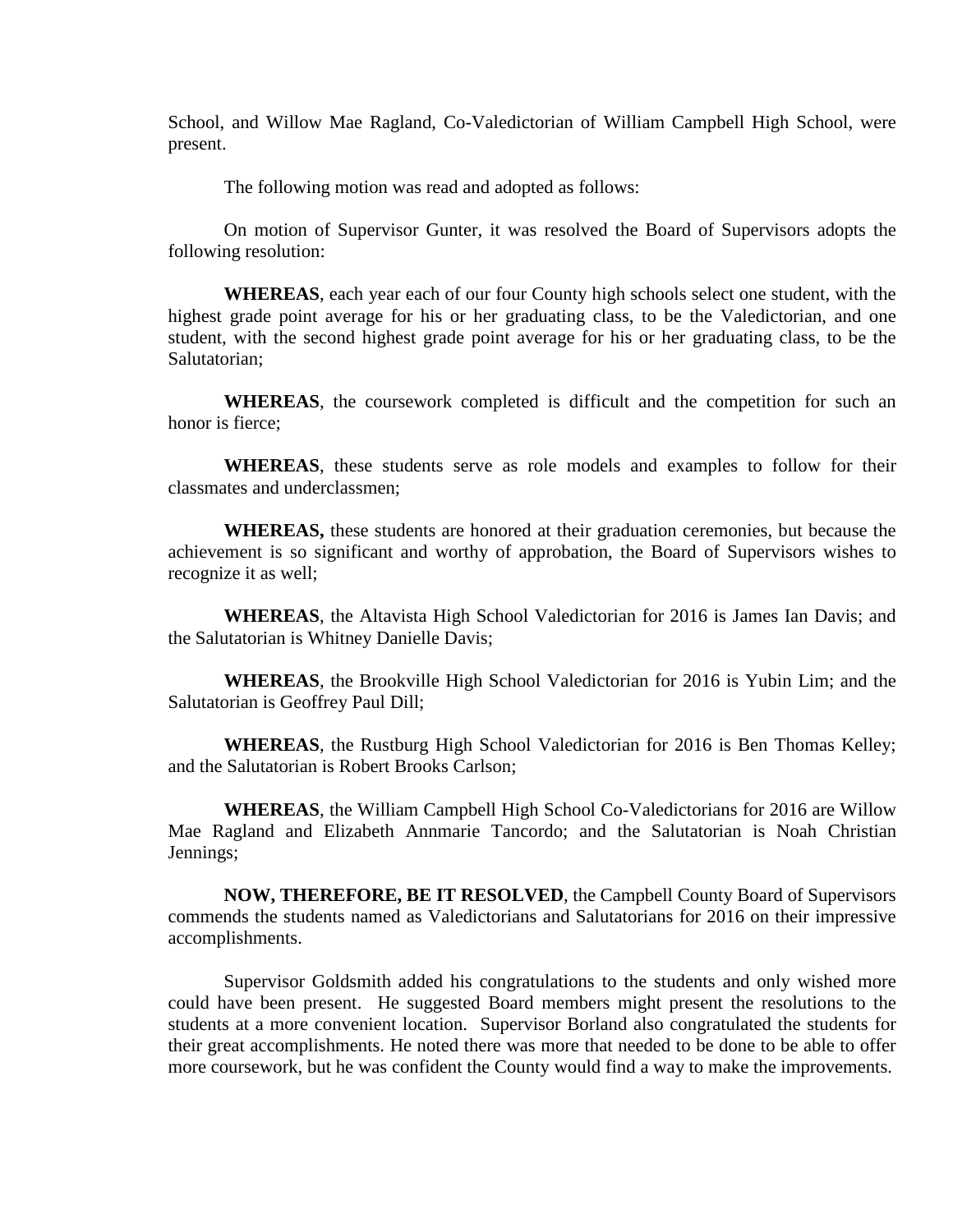The vote was: Aye: Borland, Goldsmith, Good, Gunter, Zehr Nay: None Absent: Puckett, Rousseau

Supervisor Goldsmith commented the Board was often criticized of its lack of support for education, but believed today's recognition of these young people should change that philosophy along with the recent recognition of Altavista and William Campbell High Schools. He commended the School system on their accomplishments and recent recognitions.

#### // ALZHEIMERS AWARENESS MONTH

A resolution from the Alzheimer's Association of Central and Western Virginia was forwarded to the Board for consideration. Chairman Zehr read the resolution which would recognize June as Alzheimer's Awareness Month.

The resolution was adopted as follows:

On motion of Supervisor Goldsmith, it was resolved the Board of Supervisors adopts the following resolution:

**WHEREAS,** Alzheimer's disease is an irreversible and progressive brain disease that slowly erodes precious memories, thinking skills, and the ability to perform simple tasks; and

**WHEREAS,** Every 66 seconds, someone develops Alzheimer's, and by 2050 someone will develop the disease every 33 seconds; and

**WHEREAS,** worldwide, nearly 44 million people have Alzheimer's or related dementia; and

**WHEREAS,** in the United States, there are 5.3 million people living with Alzheimer's disease and unless a cure is found it is estimated that as many as 16 million will have the disease by 2050; and

**WHEREAS,** nearly two-thirds of those with Alzheimer's disease are women; and

**WHEREAS**, Alzheimer's is the 6th leading cause of death in the United States; and

**WHEREAS,** the Alzheimer's Association is the world's leading voluntary health organization in Alzheimer's care, support and research, with the vision of a world without Alzheimer's disease; and

**WHEREAS,** he Longest Day on June 20th, a sunrise-to-sunset event symbolizing the challenging journey of those living with the disease and their caregivers, offers everyone the opportunity to get involved in the fight and

**WHEREAS,** as the County of Campbell offers its support to those living with Alzheimer's disease, we also recognize those who care and provide for them, sharing their loved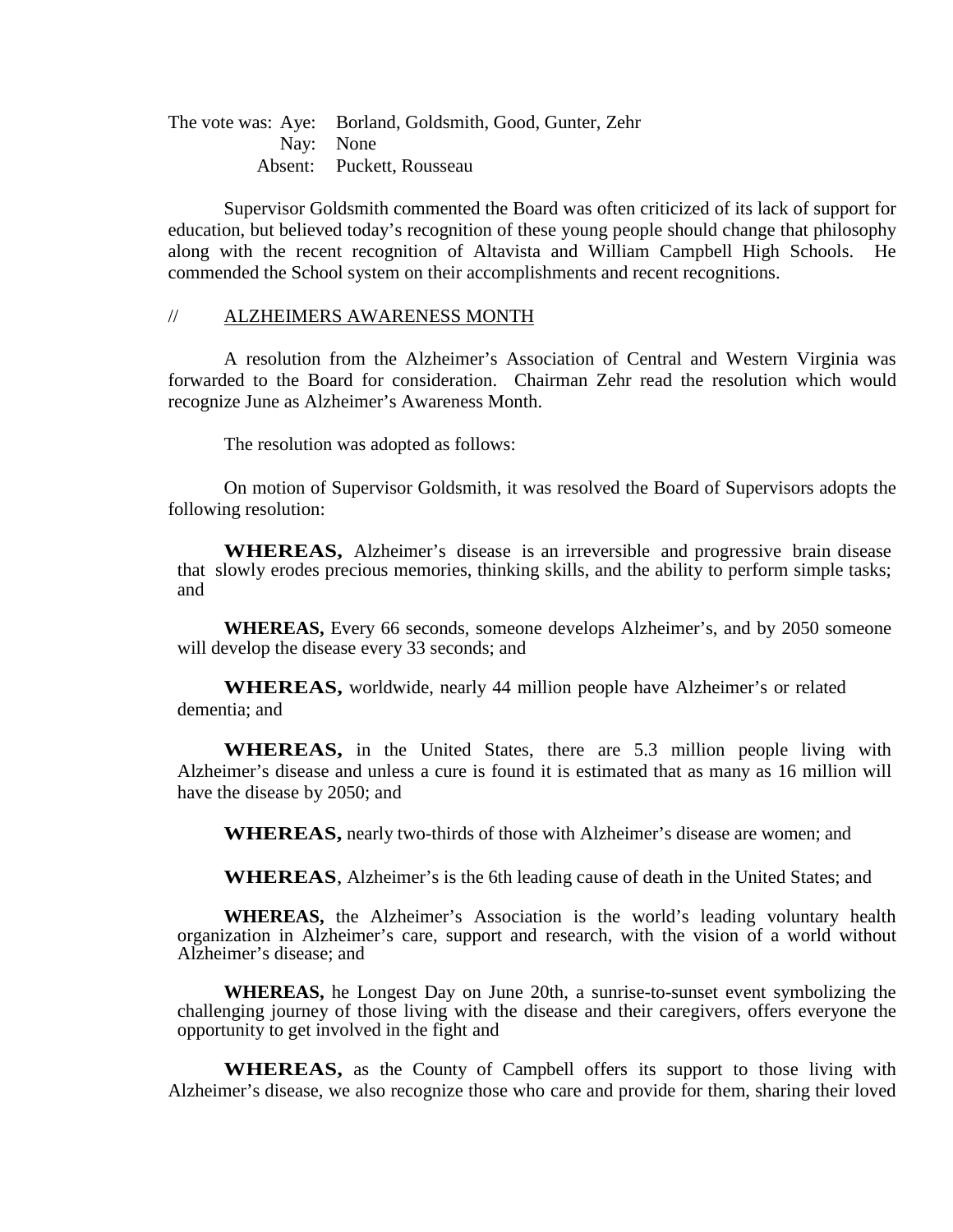one's emotional, physical and financial strains. We honor their compassion, remember those we have lost, and press toward the next great scientific breakthrough.

**NOW, THEREFORE,** the Campbell County Board of Supervisors proclaims June as Alzheimer's Awareness Month and calls upon its citizens to learn more about Alzheimer's disease and to support the individuals living with this disease and their caregivers by supporting The Longest Day $\overline{\mathcal{D}}$  on June 20<sup>th</sup>, 2016.

The vote was: Aye: Borland, Goldsmith, Good, Gunter, Zehr Nay: None Absent: Puckett, Rousseau

#### // COMMENTS FROM KEVIN NOVAK

Kevin Novak, owner of Deconstructing the Coliseum, began with a comment that lowering taxes was good for children too (remembering a picture of children with literature on a proposed meals tax a few years ago).

Mr. Novak spoke to the monies the Schools receive from the federal government (approximately \$6 million dollars) indicating there were contingencies placed on those dollars. He has submitted a request to Dr. Johnson, Superintendent of Schools, for a report on how much it costs Campbell County to comply with federal regulations in order to receive those dollars. Mr. Novak explained the federal government really did not have any money to give – its "money" came through taxation, bonds and notes (which incur debt) or was printed. He believed Campbell County should reject federal education dollar and added that civil government should not take his money to educate other people's children.

Speaking to the transgenderism mandate from the federal government, if Dr. Johnson did not comply, he would be facing a lawsuit. Mr. Novak did not see a way to avoid that situation except to refuse federal funding. He asked listeners not to be alarmed by the suggestion to refuse federal funding as he believed there was a direct correlation between the money spent on education and quality of education. As a former Home School Administrator, he indicated that Home Schools spent approximately ten (10) percent of the amount spent by the civil government schools, and those students outperformed students from civil government schools.

While Mr. Novak recognized the Board of Supervisors could not directly reject the federal funding received by the Schools, he asked the Board to consider this information during the next budget discussions. The Board should also find out how much money was being spent by the Schools in order to accept the federal dollars.

#### // RESOLUTION TO LEGISLATORS REGARDING FACILITY REGULATION

During the Matters from the Board portion of the May 3, 2016 meeting, Chairman Zehr raised the concern that localities did not presently have the authority under State law to regulate the use of County-owned or School-owned facilities that were designated for the use of a specific biological sex. Staff advised that Delegate Mark Cole had submitted legislation in the 2016 session that would have partially addressed this concern, though the legislation failed. The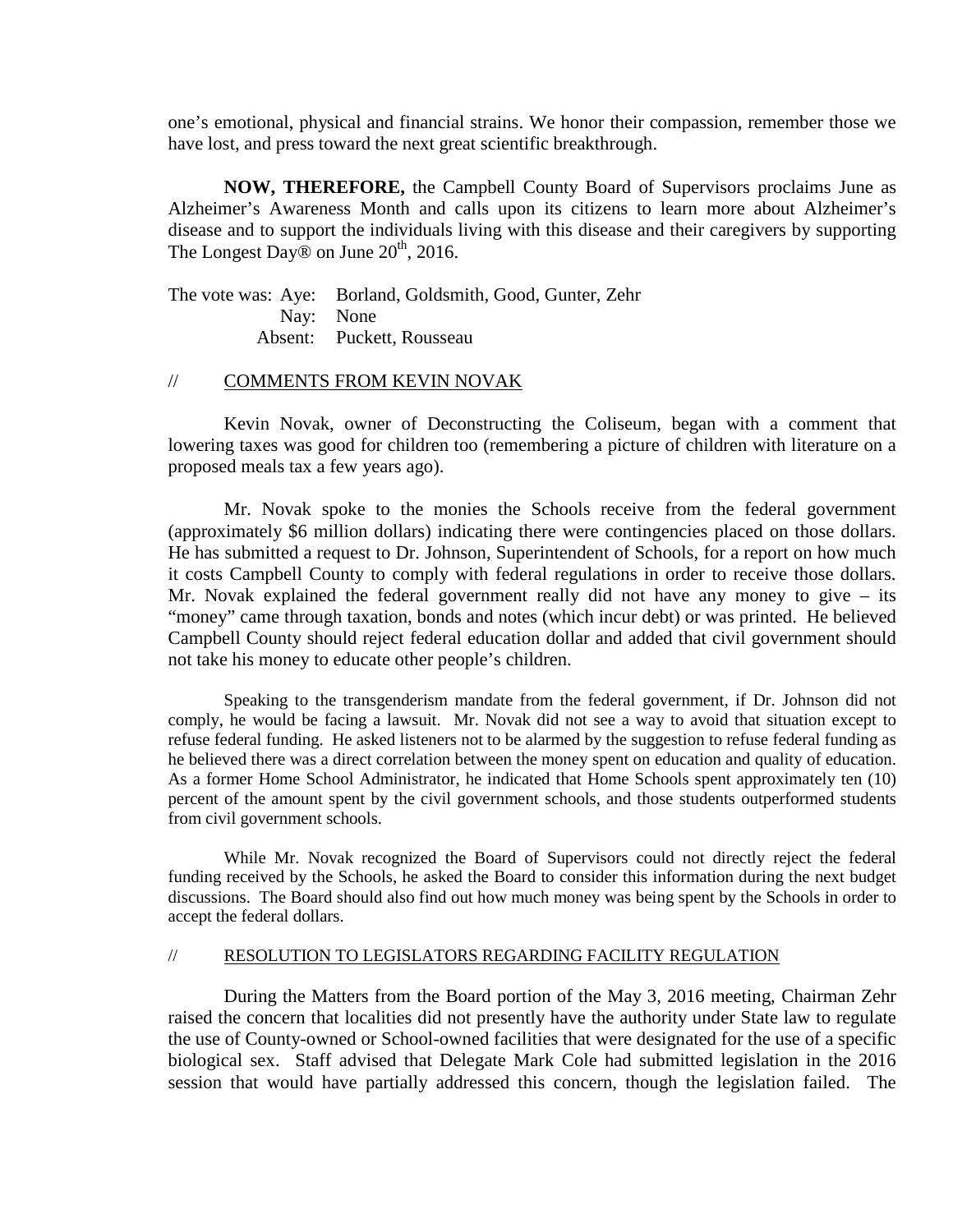Board directed staff to add the matter to the legislative agenda and to draft a resolution requesting that such authority be given to localities in the short term.

With the assistance of Delegate Cole, a resolution was drafted requesting the General Assembly pass legislation allowing localities to regulate the use of facilities that were designated for use by a specific sex, that the Governor issue an executive order in the meantime accomplishing that goal, and that the federal government pass similar legislation making this issue a matter of local authority.

Chairman Zehr read the resolution and received comments from the Board.

Supervisor Goldsmith was concerned the legislation would not be enforceable, and therefore any action by the Board would be ineffective. Chairman Zehr countered that his goal was not enforcement, but to make a statement to the General Assembly and the Federal Government that the County expected them to protect our children and when they fail to do so, he expected his fellow Board members to stand up to do what they could to protect the innocent.

Supervisor Gunter commented this was a very sensitive issue and the Board could not change it one way or the other. There were more important issues in the County, and this issue was out of the realm of the Board. Chairman Zehr indicated the Board regularly requests authority from the General Assembly on other matters through its legislative agenda, and he is requesting the authority to protect our children as they use the restrooms.

Supervisor Good thanked the Chairman for bringing the resolution to the Board. While the Board did not have the authority to pass a law, it was their responsibility to ask the General Assembly, the Governor, and the Federal Government to pass laws that were in accordance with decency, privacy and the values of its citizens. He too would stand up to protect our children for their privacy and their rights. Supervisor Good thought it was important the resolution reflected biological gender, and someone would choose a restroom based on their biological gender, not by the gender they identified with. There should be protection for the 99.9% of people who wanted to be in a restroom, locker room, etc. with those of the same gender.

Supervisor Borland passed along information he requested from the Staff Attorney on current laws pertaining to the use of restrooms. At present there were no laws against someone going into a bathroom of the opposite sex, unless that person exposed himself. The foundation of laws in the country were based on God's law; however there had been a decline in moral values in the country, and laws were being changed that were in opposition to God's law. Supervisor Borland was in favor of adopting the resolution to convey to the General Assembly, the Governor and Congress the views of their constituents. He offered the following motion:

On motion of Supervisor Borland, it was resolved the Board of Supervisors adopts the following resolution:

WHEREAS, there is a reasonable expectation of privacy when one goes into a public facility such as restrooms, dressing rooms, showers, etc. that is designated for use by a specific gender; and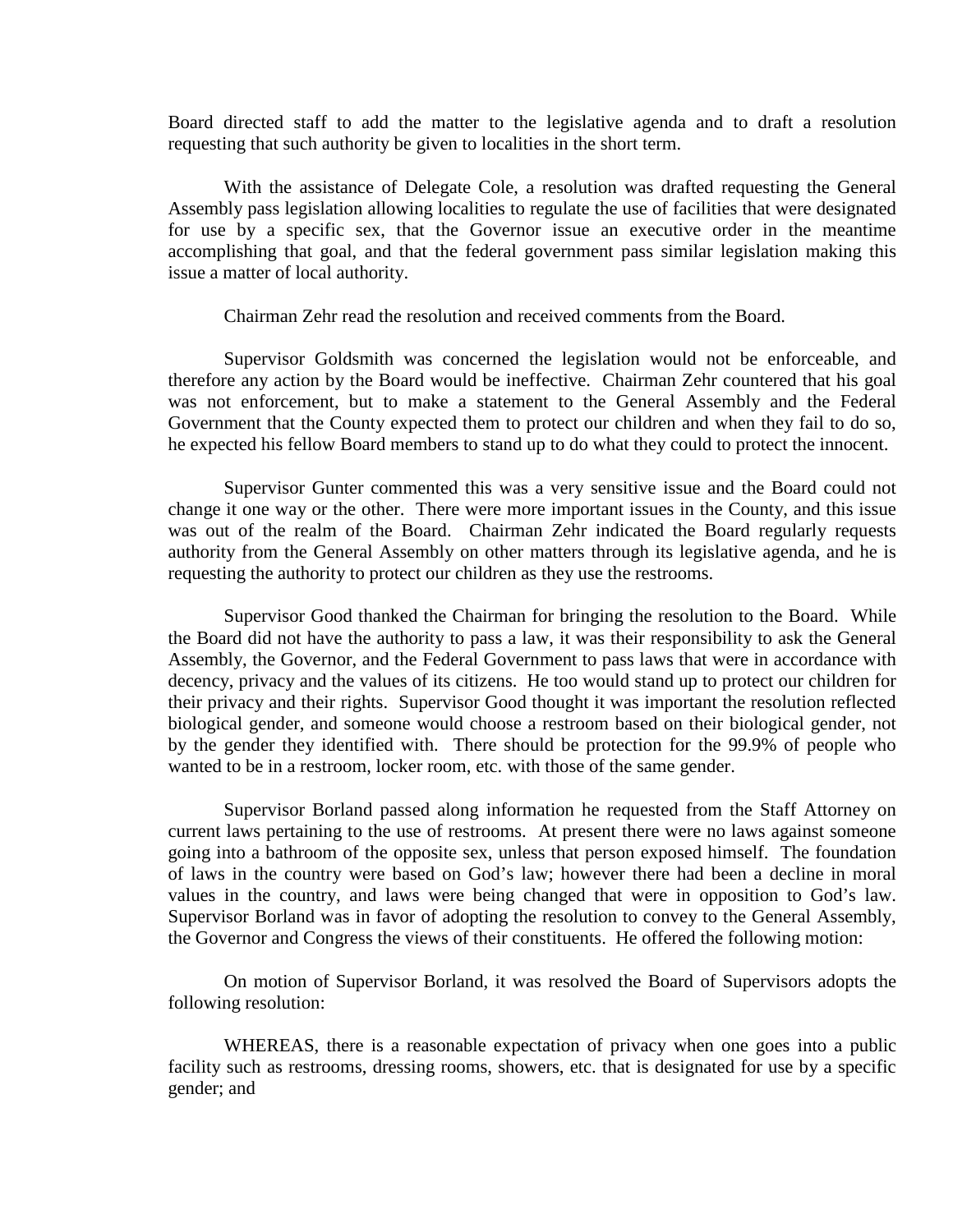WHEREAS, current federal and state law should not recognize gender identity as a protected class;

NOW, THEREFORE BE IT RESOLVED by the Board of Supervisors of Campbell County, Virginia, that the General Assembly of the Commonwealth be urged to pass legislation requiring that where public bodies own facilities that are designated for use by a specific gender, that they may enact policies restricting the use of such facilities to those of the biological gender matching said designation; and, be it

RESOLVED FURTHER, that the Governor of the Commonwealth sign said legislation, and until such time that the General Assembly may convene to enact such legislation, that the Governor issue an executive order requiring that public bodies with facilities such as restrooms, dressing rooms, and showers that are designated for use by a specific gender, adopt policies restricting the use of such facilities to those of the biological gender matching said designation; and, be it

RESOLVED FINALLY, that the Board of Supervisors of Campbell County, Virginia calls on the United States Congress to pass legislation allowing public bodies with facilities such as restrooms, dressing rooms, and showers that are designated for use by a specific gender, to adopt policies restricting the use of such facilities to those of the biological gender matching said designation.

Before the vote was taken, Supervisor Goldsmith indicated he was not opposed to calling attention to the issue, but if legislation was passed, it would ultimately be the responsibility of local government to enforce. Chairman Zehr hoped this would come back to the local government, so they could do everything they could to protect children.

Supervisor Gunter questioned how the County could monitor every bathroom in the County. Administrator Rogers indicated it would not be possible to answer that question until staff reviewed the specifics of any law enacted by the General Assembly. Once the specifics were known, staff would bring back to the Board the means and mechanisms by which such a law could be enforced.

Supervisor Gunter asked for clarification of "biological gender." Supervisor Good indicated the resolution pertains to anatomical sex as opposed to sex at birth. If someone goes through gender reassignment surgery, they change their anatomical sex. Supervisor Good added he regretted the Board had to discuss such an issue, but unfortunately President Obama issued an executive order without going through Congress that directed public schools give students access to facilities consistent with their identity. Through this resolution the Board was standing up for its citizens to ask the General Assembly for the ability to make its own laws. He predicted the majority of the County's citizens would be in favor of this resolution.

A vote was taken on the motion:

The vote was: Aye: Borland, Goldsmith, Good, Gunter, Zehr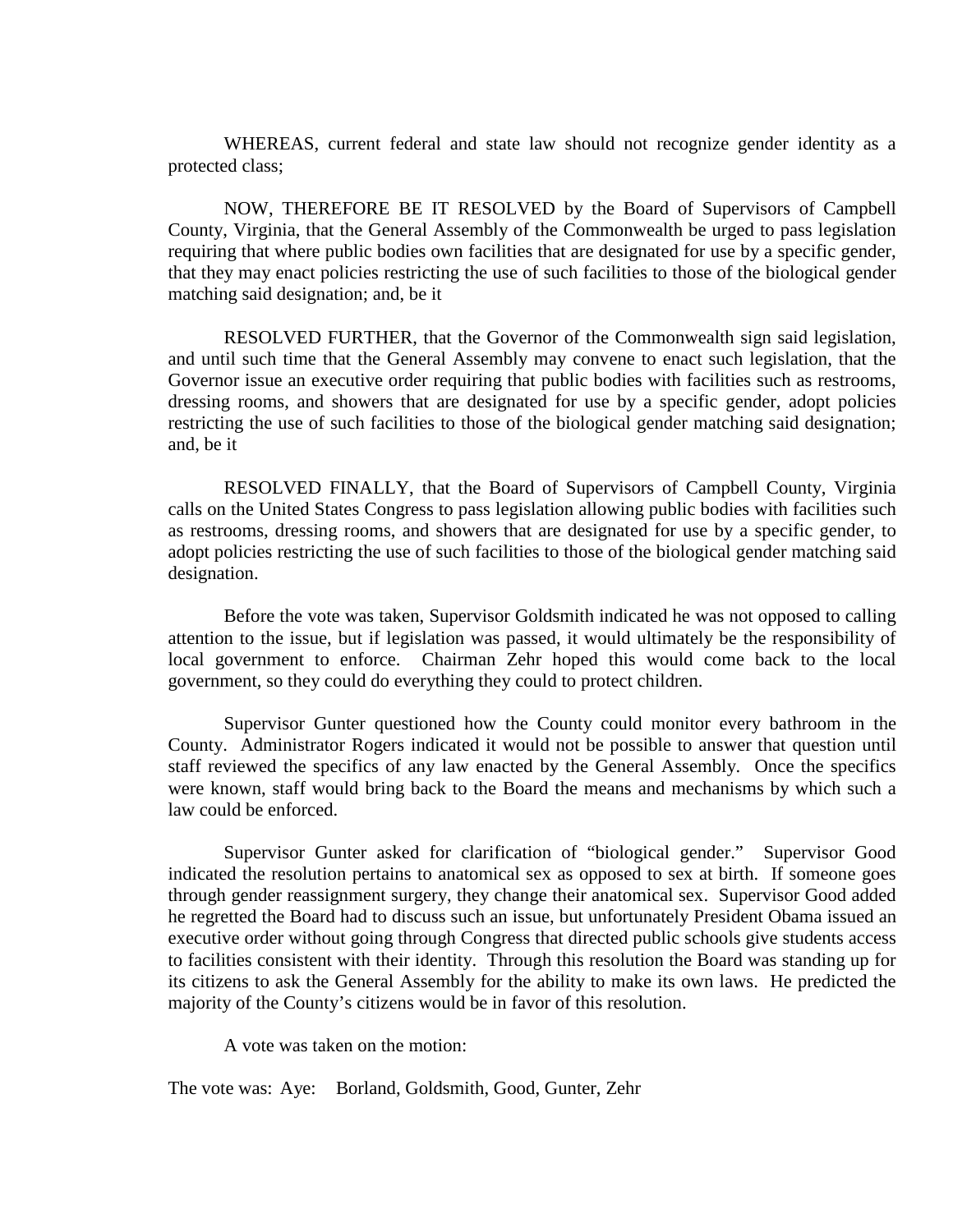Nay: None Absent: Puckett, Rousseau

## // REQUEST FOR PUBLIC HEARING – EMS FEE SCHEDULE

Tracy Fairchild, Director of Public Safety, indicated that during a work session on the Fiscal Year 2017 budget, the decision was made to add an additional 24-hour career crew in the Timberlake area. As revenue recovery monies could no longer support the entire system, Administrator Rogers advised the crew would require an additional \$65,000 in EMS billing revenue to offset the costs. To recognize the \$65,000 increase, the current EMS Fee Schedule should be amended.

Currently when an individual was transported in an ambulance, fees for service were levied based upon the level of service required. A charge was also levied for mileage. The County contracts with an EMS billing company who bills the transported individual's insurance. Three attempts were made to bill the insurance company. If payment was not made, the Staff Attorney corresponds with the individual and advises of their obligation to pay for the transport.

The County's billing company has recommended the charges be set at a rate of 150% of the allowable Medicare reimbursement. This was done to have the ability to fully recoup all available Medicare reimbursement as well as private insurance payments. Mrs. Fairchild provided a chart showing Campbell County's present rates compared to three surrounding localities. Another chart was provided to show the County's current rates and the rates at 130% and 150% of the Medicare rate. Several billing options were presented to the Board. The Public Safety Committee and staff discussed all four options and recommended Option 4 be advertised. This option was a combination of the other options and would result in an additional \$168,000 in revenue which would help offset the cost of a full year for the new career unit.

Supervisor Borland offered the following motion to advertise amendments to the EMS Fee Schedule in accordance with the recommendation of the Public Safety Committee. He suggested the rates be set at 150% of the Medicare rate and mileage be set at the Medicare reimbursable rate so that future public hearings would not be required when it was necessary to adjust the rates.

On motion of Supervisor Borland, it was resolved the Board of Supervisors accepts the recommendation of the Public Safety Committee and authorizes staff to advertise amendments to the EMS Fee Schedule for a public hearing on August 2, 2016, and also advertise an option to index the transport and mileage fees in accordance with the Medicare reimbursable rates.

The vote was: Aye: Borland, Goldsmith, Good, Gunter, Zehr Nay: None Absent: Puckett, Rousseau

## // HIGHWAY MATTERS

Land Use Surety Resolution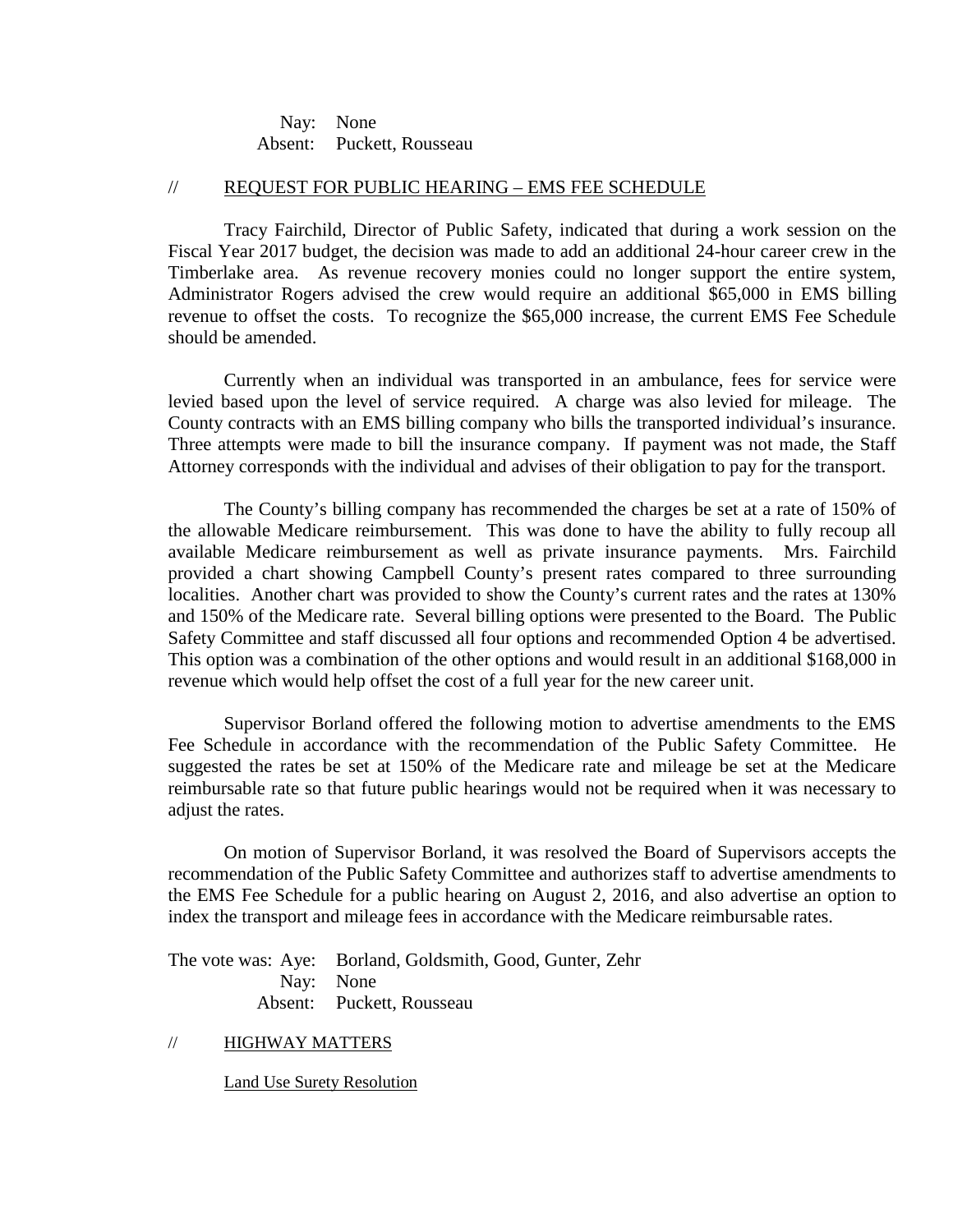Clif Tweedy, Deputy County Administrator, presented a Land Use Surety Resolution for the Board's consideration. From time to time County personnel or its contractors did work within the VDOT right-of-way. In 1984 the Board of Supervisors adopted a resolution to provide assurance to VDOT that the County had the insurance to address any claims that may arise.

As part of the Liberty Mountain Drive road construction project, the contractor would be working on a small area of VDOT right-of-way to tie into existing storm drainage piping. This work required VDOT to issue a Land Use Permit to the County since it was the County's project. When the County submitted the current resolution, VDOT requested the County adopt a new one that was more up-to-date with insurance amounts in compliance with today's standards for any future work the County might perform within the VDOT right-of-way.

On motion of Supervisor Gunter, it was resolved the Board of Supervisors adopts the following resolution:

#### LAND USE SURETY RESOLUTION

**WHEREAS**, it becomes necessary from time to time for the County of Campbell to obtain land use permits from the Virginia Department of Transportation to install, construct, maintain and operate certain public works and public utilities projects along, across over and upon highway systems of the Commonwealth of Virginia; and,

**WHEREAS,** expense, damage or injury may be sustained by the Commonwealth of Virginia growing out of granting to the County of Campbell by the Virginia Department of Transportation of said permits for the work aforesaid;

**NOW, THEREFORE, BE IT RESOLVED** by the County of Campbell this 7th day of June, 2016:

**Section 1:** That in accordance with the provisions of Section 24VAC30-151-720 of the Land Use Permit Regulations of the Virginia Department of Transportation, the County of Campbell does hereby grant assurances to the Virginia Department of Transportation (VDOT) that it shall in all respects comply with all of the conditions of the permit or permits that have been, or will be, granted to the County of Campbell and that said jurisdiction does hereby certify that it will carry liability insurance for personal injury and property damage that may arise from the work performed under permit and/or from the operation of the permitted activity as follows: up to one-million dollars (\$1,000,000) each occurrence to protect the Commonwealth Transportation Board members and the Virginia Department of Transportation's agents or employees; seventyfive thousand dollars (\$75,000) each occurrence to protect the Commonwealth Transportation Board, the Virginia Department of transportation or the Commonwealth of Virginia in the event of suit.

**Section 2:** That the County Administrator, or their designee, be, and hereby is authorized to execute on behalf of the County of Campbell all land use permits and related documents of the Virginia Department of Transportation.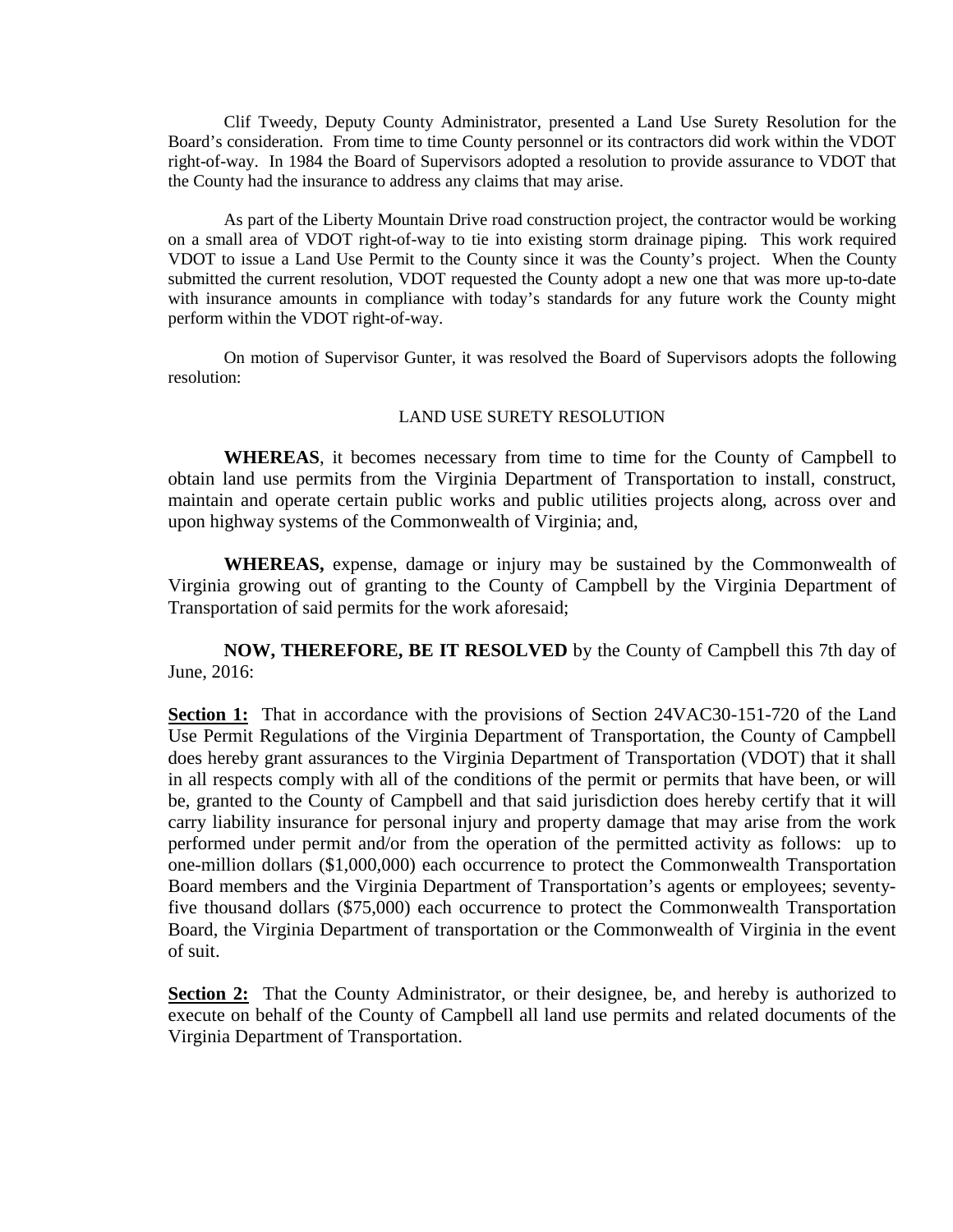**Section 3:** That this resolution shall be a continuing resolution and shall not be revoked unless and until sixty (60) days written notice of any proposed revocation be submitted to the Virginia Department of Transportation.

**Section 4:** That the County of Campbell shall, if requested by the Virginia Department of Transportation, provide a letter that commits to using the surety provided by its contractor or to have the contractor execute a dual obligation rider that adds the Virginia Department of Transportation as an additional obligee to the surety bond provided to the locality, with either of these options guaranteeing the work performed within state maintained right-of-way under the terms of the land use permit for that purpose.

**BE IT STILL FURTHER RESOLVED** that the County Administrator, or their designee, be, and hereby is authorized and directed to procure insurance required by Section 1 herein.

The vote was: Aye: Borland, Goldsmith, Good, Gunter, Zehr Nay: None Absent: Puckett, Rousseau

# Highway Concerns from the Board

- While VDOT does a good job keeping the center line and edges well striped, Supervisor Goldsmith asked that they continue to do this especially for those rainy nights and shorter days in the fall.
- Supervisor Borland noted deteriorating road surfaces and soft spots on Route 29 near the Spring Hill Industrial Park, and Russell Woods Drive.

# Holiday Forest Subdivision

Administrator Rogers advised an agenda item on the question of a special assessment on properties within the Holiday Forest subdivision for road improvements would be in the near future. It was anticipated the Commonwealth Transportation Board would make a decision on the request for revenue sharing this summer, and the Board would decide whether or not to use those funds.

# // FY 2017 LEGISLATIVE AGENDA

Kristin Wright, Staff Attorney, presented the Board with a proposed list of legislative items for consideration. This list was the same as last year's with the addition of an item authorizing counties to regulate the use of restrooms in County-owned buildings. Two items were suggested for deletion:

• #9 - Legislation to require local Department of Social Services and Constitutional Officers and their employees to follow County leave policies to avoid benefit duplication. This item was no longer necessary as those issues had resolved.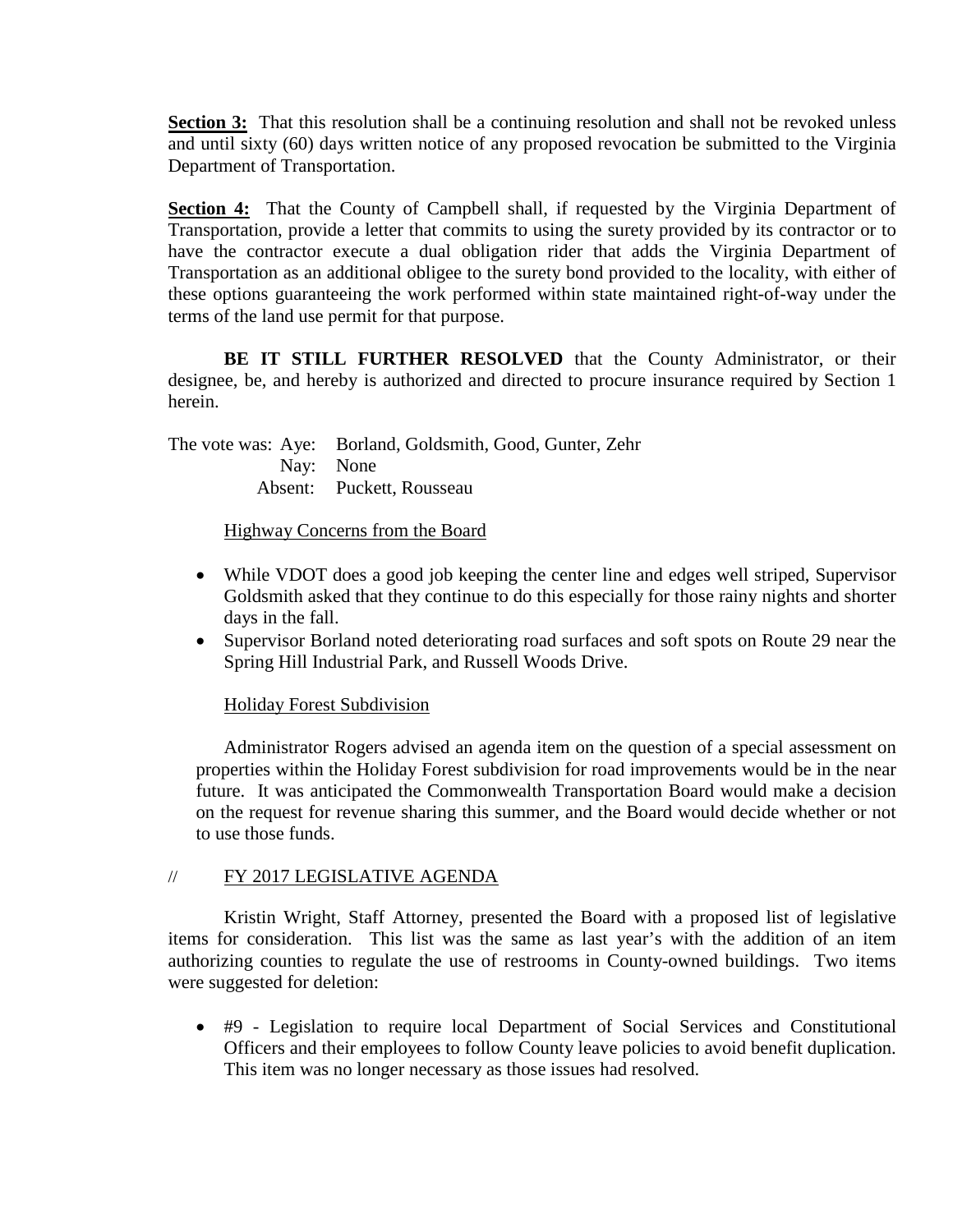• #10 - Legislation to encourage partnerships between families in crisis and the faith community. The General Assembly had approved a pilot program under the Safe Families Act.

Supervisor Borland suggested a change to #1 - legislation to create equal taxing authority for counties and cities. He suggested the item be amended to require cities to hold a referendum on any proposed meals tax as was required by counties. Supervisor Borland added that in his travels across the country, he had not seen another city with a meals tax as high as Lynchburg's.

Supervisor Goldsmith offered a motion to adopt the FY 2017 Legislative Agenda with the deletion of items 9 and 10 as outlined above.

There was a question if the motion included Supervisor Borland's suggestion to amend Item #1. Supervisor Goldsmith indicated he did not include that amendment; he believed the bigger issue was allowing equal taxing authority for counties and cities.

Supervisor Borland offered a substitute motion:

On motion of Supervisor Borland, it was resolved the Board of Supervisors adopts its FY 2017 Legislative Agenda as follows:

- 1. Legislation to require cities to hold voter referendums before implementing a meals tax, as is required for counties.
- 2. The County supports legislation that maintains local taxing authority over local revenue sources, and opposes legislation at the state or federal levels that would reduce or eliminate control over local revenue streams. Taxation issues should be addressed by the governing bodies at the level that they are assessed; federal, state or local.
- 3. Amend 15.2-2151 to include clarifying language that explicitly authorizes the Board to deny an application for a new water system on the basis that it does not conform to the comprehensive plan and/or is not in the best interests of the County. This provision is already in the Code for sewer systems at §15.2-2128, but not for water systems.
- 4. The state currently collects sales taxes from some Internet retailers who have voluntarily begun collecting sales tax, or where required by state law. This tax is not redistributed back to the localities where the purchase was made. Look into options to implement an Internet sales tax distribution method for taxes currently collected based on point of purchase.
- 5. Supports full funding for constitutionally mandated programs additionally, the Campbell County Board of Supervisors support a requirement that all legislation mandated by the General Assembly that has a cost associated with it be borne by the Commonwealth and contain a sunset clause. In the event that funding is no longer provided by the Commonwealth at a future time the mandate would sunset and no longer be binding on the localities.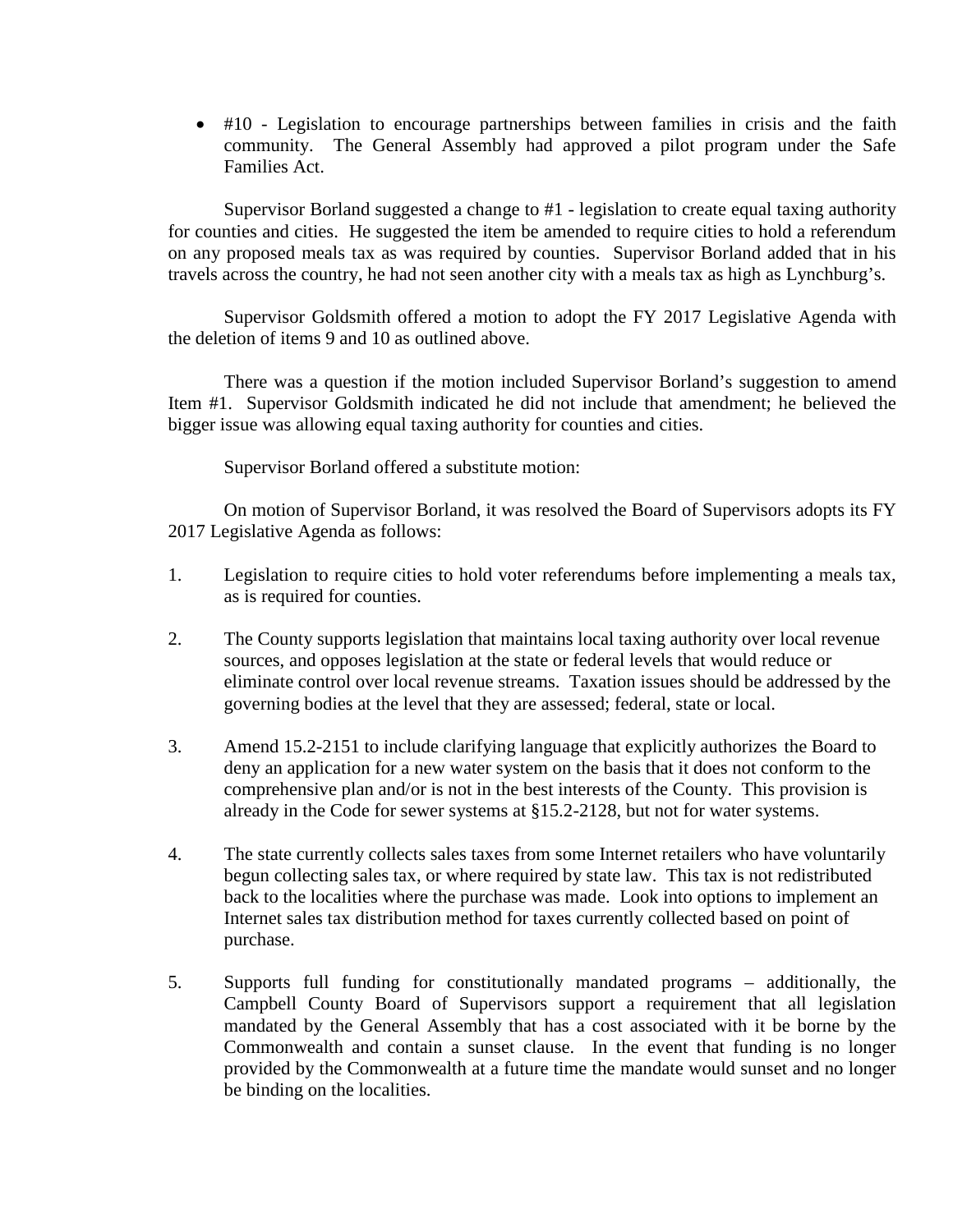- 6. Legislation to require the Compensation Board to seek local governing body's approval before authorizing personnel changes that affect localities. (Look at alternatives to the current funding and budgeting processes used by the Compensation Board such as block funding.)
- 7. Legislation to require that political parties pay for the costs of local primary elections and/or changing the election laws to decrease the costs of such primaries to the localities through alternative means such as paper ballots, Countywide voting place, absentee voting, or similar change.
- 8. Legislation to have the state take back the cost of the Line of Duty Act that was passed to local governments in 2010 due to rising costs. The localities had no input into the design of the LODA benefits program, but are being asked to fund the costs now that the program has expenditures beyond what the state wants to pay. An alternative would be for the state to make LODA coverage optional at the local level or provide localities the option to only pay basic death benefits under LODA as was the intent of the original legislation, based on local option. Additionally, LODA administration should fall under the State Workers Compensation Commission and not under the State Comptroller's Office.
- 9. Legislation that would allow greater local discretion in implementing regulations related to nutrient management application, because existing regulations can impede the ability of existing landowners to continue their agricultural activities or impact the potential development of certain parcels.
- 10. Examination of the existing law of civil forfeiture to preserve the presumption of innocence in a criminal matter.
- 11. Legislation specifically authorizing counties to regulate the use of restrooms in countyowned buildings as they see fit.

The vote was: Aye: Borland, Gunter, Zehr Nay: Goldsmith, Gunter Absent: Puckett, Rousseau

The substitute motion passed; no vote was taken on the original motion: // REQUEST FOR PUBLIC HEARING – COUNTY CODE UPDATE

Mrs. Wright reviewed updates to the County Code, some of which were mandated changes resulting from action of the General Assembly and discretionary changes initiated by the Board or staff during the year. She highlighted two items of particular note.

Chapter 22 included changes to the sign ordinance which now complied with the Supreme Court and Fourth Circuit rulings limiting ability to regulate signs based on their message. Additionally, based on the recommendation of the Board, language allowing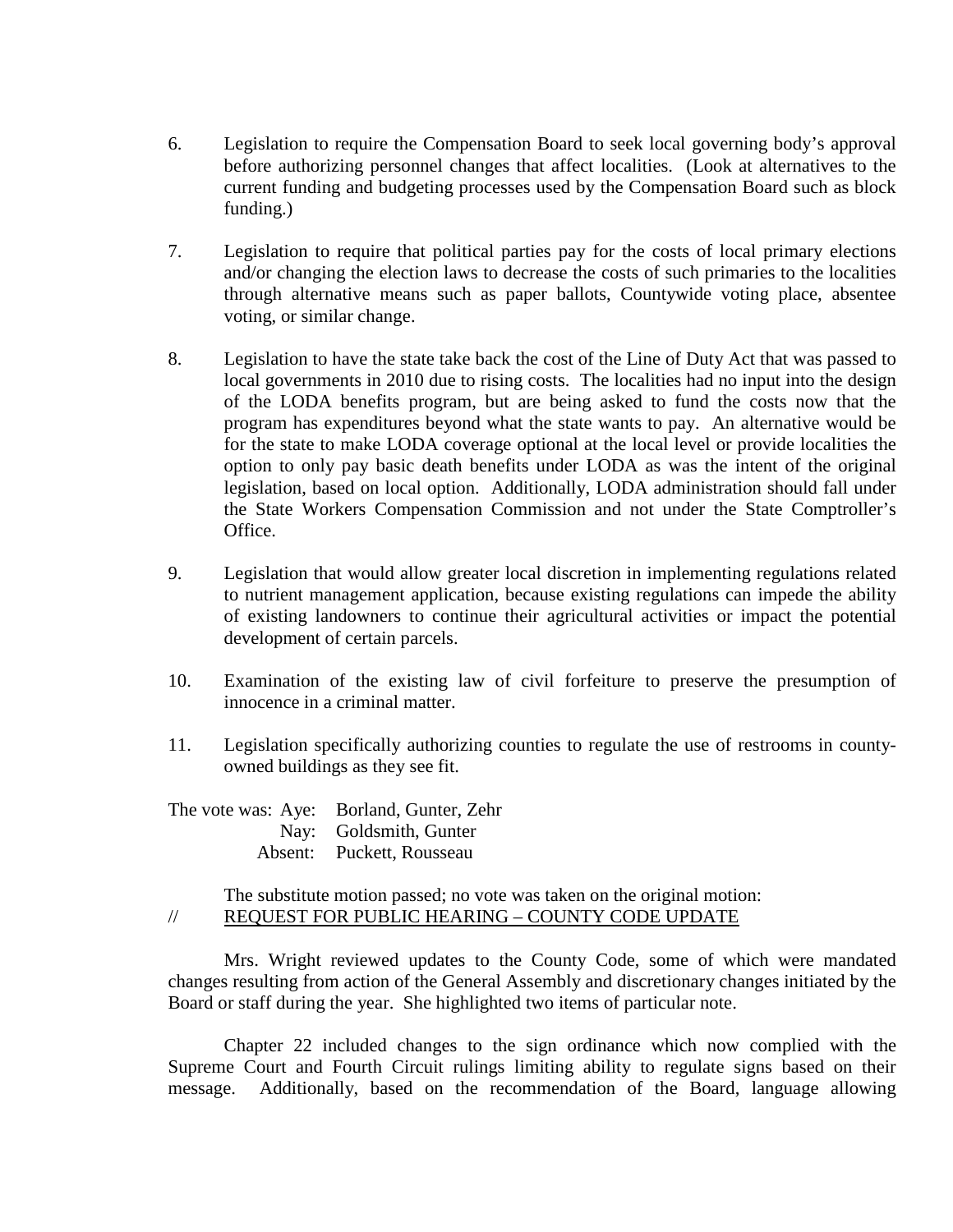additional animals on lots as small as three (3) acres in residential single family was included, and the front setback in the agricultural district was reduced from 100 feet to 50 feet.

Changes were included in Chapter 23 (Fees) for building and zoning permits pursuant to Board action at the budget work sessions.

On motion of Supervisor Gunter, it was resolved the Board of Supervisors authorizes staff to advertise updates to the County Code for the July 5, 2016 Board of Supervisors meeting.

The vote was: Aye: Borland, Goldsmith, Good, Gunter, Zehr Nay: None Absent: Puckett, Rousseau

# // CONSENT AGENDA

Supervisor Borland questioned a request by DeVault Vineyards for an Exception from the Noise Ordinance for one hour from 10:00 p.m. to 11:00 p.m. Supervisor Gunter attested the events seemed to grow louder in the last hour; however, the speakers were directed away from adjacent property owners and Mrs. DeVault does a good job talking with all the neighbors before her events.

On motion of Supervisor Gunter, it was resolved the Board of Supervisors approves the following under the Consent Agenda:

- a. Appropriations –
- 1. General Fund, General District Court, deleting \$600 from Convention & Education, and appropriating the same to Furniture & Fixtures, to purchase new office shredder;
- 2. General Fund, Real Estate Office, deleting \$7,000 from Comp County Assessor, and appropriating the same to Other Professional Services, for contracted services from Pearson Appraisal Services for valuation of commercial building permits;
- 3. General Fund, Adult Regional Ed Program Federal, appropriating \$705.50 to Travel GED – ABE Instructional Supplies, \$5,078.57 to GED – ABE – Textbooks/Workbooks and \$3,005.66 to GED – ABE; and deleting \$6,862.73 from Supplemental Wages – GED – ABE and \$1,927 from Employer Cost FICA – GED – ABE, to purchase materials needed;
- 4. General Fund, Victim Witness Advocate, deleting \$300 from Postage, \$340 from Office Supplies and  $$1,000$  from Travel – Subsistence & Lodging, and appropriating the total amount of \$1,640 to Furniture & Fixtures, to purchase desk for new Victim Witness position;
- 5. General Fund, Registrar, deleting \$1,500 from COMP PT Help, and appropriating the same to COMP – PT Help, for part-time help expenses during vacancy;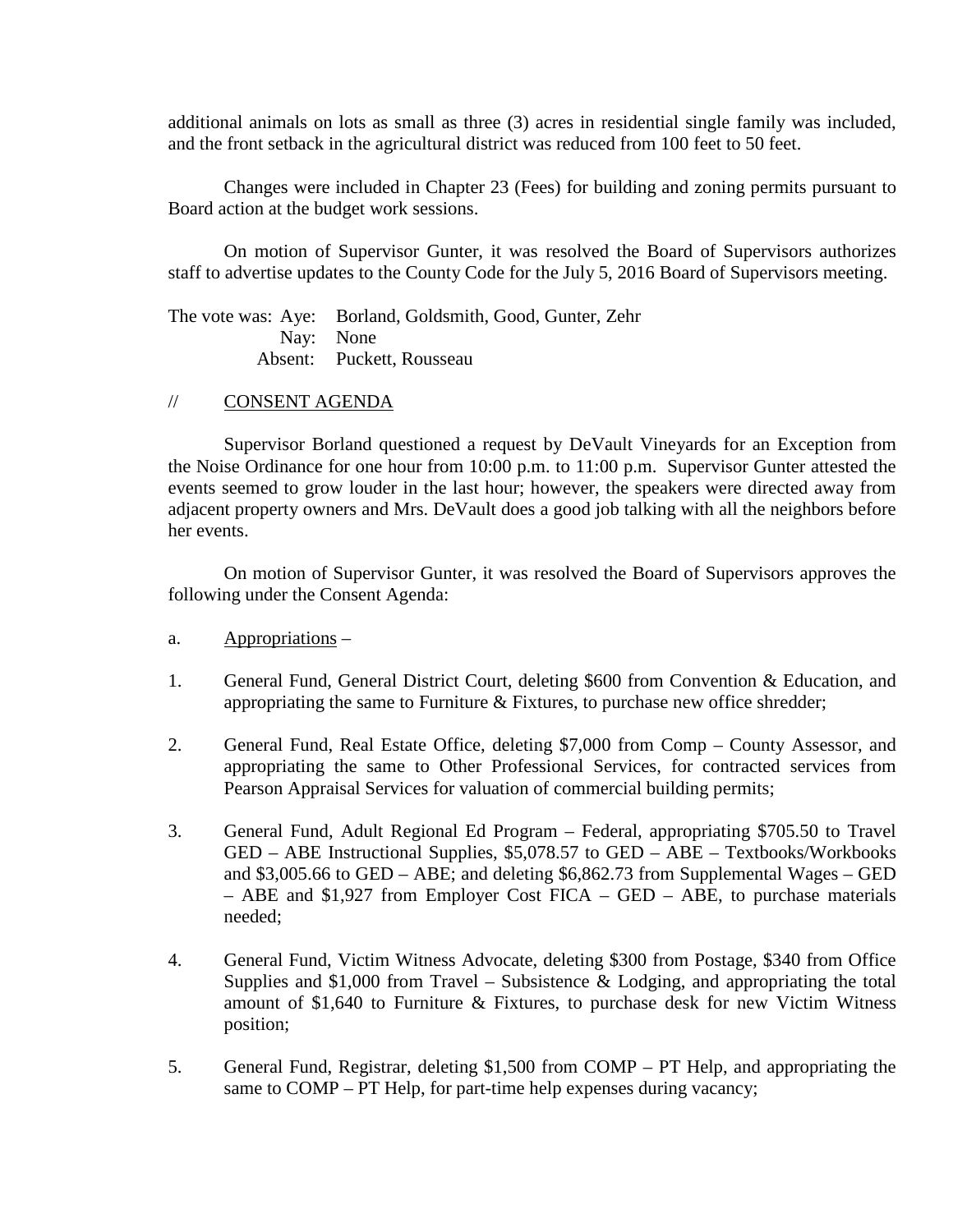- 6. General Fund, Maintenance of Buildings & Grounds, deleting \$2,40 from Employee Tuition Assistance, \$2,600 from Lighting Upgrades, \$5,000 from Storm Water Facility Maint, and \$4,000 from Maint/Repair Sidewalks, and appropriating the total amount of \$14,000 to Maint/Repair HVAC Repairs, to cover expenses for remainder of FY 2016;
- 7. LF Phase II Gas/Water Remediation, deleting \$2,500 from Groundwater Disposal, and appropriating the same to Consult – Weekly System Monitoring, for unforeseen landfill gas issues that require additional monitoring and field work;
- 8. General Fund, Maintenance of Buildings & Grounds, deleting 1,000 from Gas, Oil, Grease and appropriating the same to Lease Rent – Equipment, to cover expenses for remainder of FY 2016;
- 9. General Fund, Commissioner of Revenue, deleting \$500 from Office Supplies and \$500 from Maint/Rep. Office Equipment, and deleting \$800 from Business Auditor, Postage, and appropriating the total amount of \$1,800 to Information Technology, Network/Client Personal Computers, to purchase four replacement monitors for Commissioner of Revenue's office;
- 10. General Fund, Animal Control, deleting \$500 from Fowl & Livestock Claims, and appropriating the same to Telephone, higher costs than expected;
- 11. General Fund, Registrar, deleting 2,150 from Ballots & Election Supplies, and appropriating \$580 to Postage, \$800 to Travel – Board Members, \$410 to Travel – Election Officials, \$60 to Dues & Association Memberships and \$300 to Office Supplies, to replenish line items;
- 12. Health Insurance Fund, Health Insurance, appropriating \$432,566 to Health Insurance Payments; and reduce the Health Insurance Unassigned Fund Balance, by \$432,566, to pay for increase in health insurance claims;
- 13. CIP Fund, Public Safety, appropriating \$10,806.18 to EMS Apparatus/Facility Replacement Program; and raises estimated revenue, Rescue Squad Assistance rant – CIP, by \$10,806.18, additional funds received as a result of grant for a Lucas 2 device;
- 14. General Fund, Fire Companies, appropriating \$700 to Altavista VFD Office Supplies, and appropriating the same to Volunteer Fire Companies, Misc. Administrative Expense, and raises estimated revenue, Distribution of Fire Programs, by \$1,400, grant funds received to purchase computers for Altavista and Concord;
- 15. General Fund, Economic Development, appropriating \$80,407.70 to Tobacco Central VA Produce Grant; and raises estimated revenue, Tobacco – Central VA Produce Grant, by \$80,407.70, grant funds from Tobacco Commission for Central Virginia Produce, Livestock & Feed Storage Systems Program;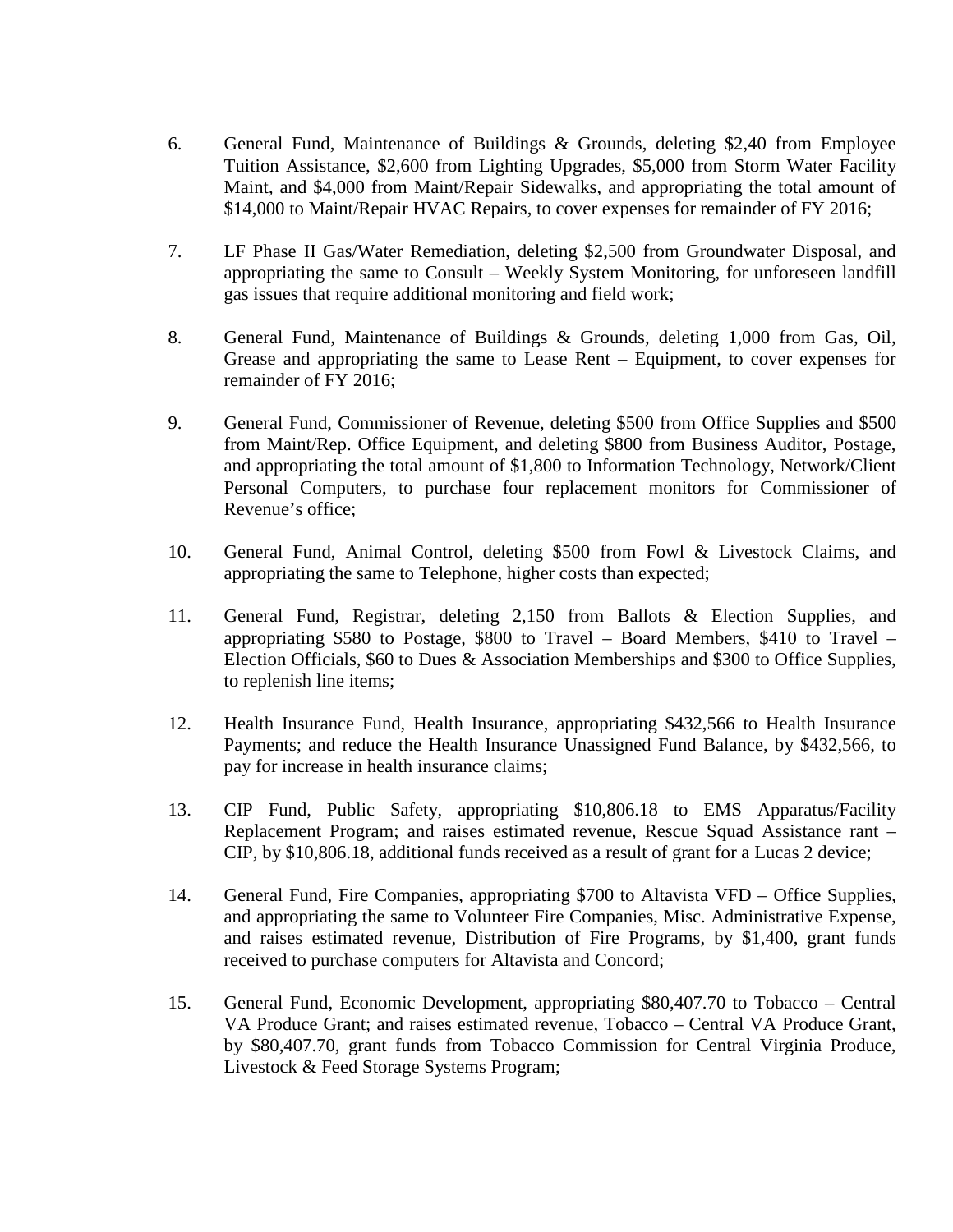- 16. General Fund, Victim Witness Advocate, appropriating \$591 to Employer Cost Health Insurance; and raises estimated revenue, Victim Witness Grant, by \$591, health insurance cost of new full time employee;
- 17. General Fund, Solid Waste Management, appropriating \$75,000 to Tipping Fee Waste Disposal; and lowers Solid Waste Management Unassigned Fund Balance, by \$75,000, to cover Landfill tipping fees for remainder of FY 2016;
- 18. School Operating Fund, Title III-A LEP, appropriating \$5,000 to Stipends, and raises estimated revenue, Ideal 611 Flow Thru-Spec Ed (94/142) by \$5,000 additional allocation awarded four teacher stipends;
- 19. School Operating Fund, Title III-A LEP, appropriating \$2,225.02 to Materials & Supplies Immigrant Youth, and raises estimated revenue, Title III Part A-ESL by \$2,225.02, additional allocation;
- 20. School Operating Fund, Special Ed 94/142, appropriating \$2,835 to Employee Cost/FICA, and raises estimated revenue, Idea 611 Flow Thru-Spec Ed (94/142) by \$2,835, additional allocation;
- 21. School Operating Fund, Title III-A LEP, appropriating \$40.69 to Travel Consortium, and raises estimated revenue, Title III Part A-ESL by \$40.69, additional allocation;
- 22 School Operating Fund, Title III-A LEP, appropriating \$27.22 to Travel Consortium, and raises estimated revenue, Title III Part A-ESL by \$27.22, additional allocation;
- 23. School Operating Fund, Adult Regional Ed Program Federal, appropriating \$397.18 to Instructional Supplies GED – ABE, and raises estimated revenue, Basic Adult Education by \$397.18, to cover software for the ESL GED adult students ;
- b. County Attorney invoice –

Approves payment to the County Attorney in the amount of \$2,725.86 for legal services rendered in May 2016;

c. Abstract One invoice -

Approves payment to Abstract One for title work performed on several delinquent tax properties in the total amount of \$450.00;

d. George W. Nolley invoice –

Approves payment to George W. Nolley for his services as Guardian ad Litem for several delinquent tax properties in the amount of \$875.00;

e. Bid Award – Ambulance Billing & Collection Services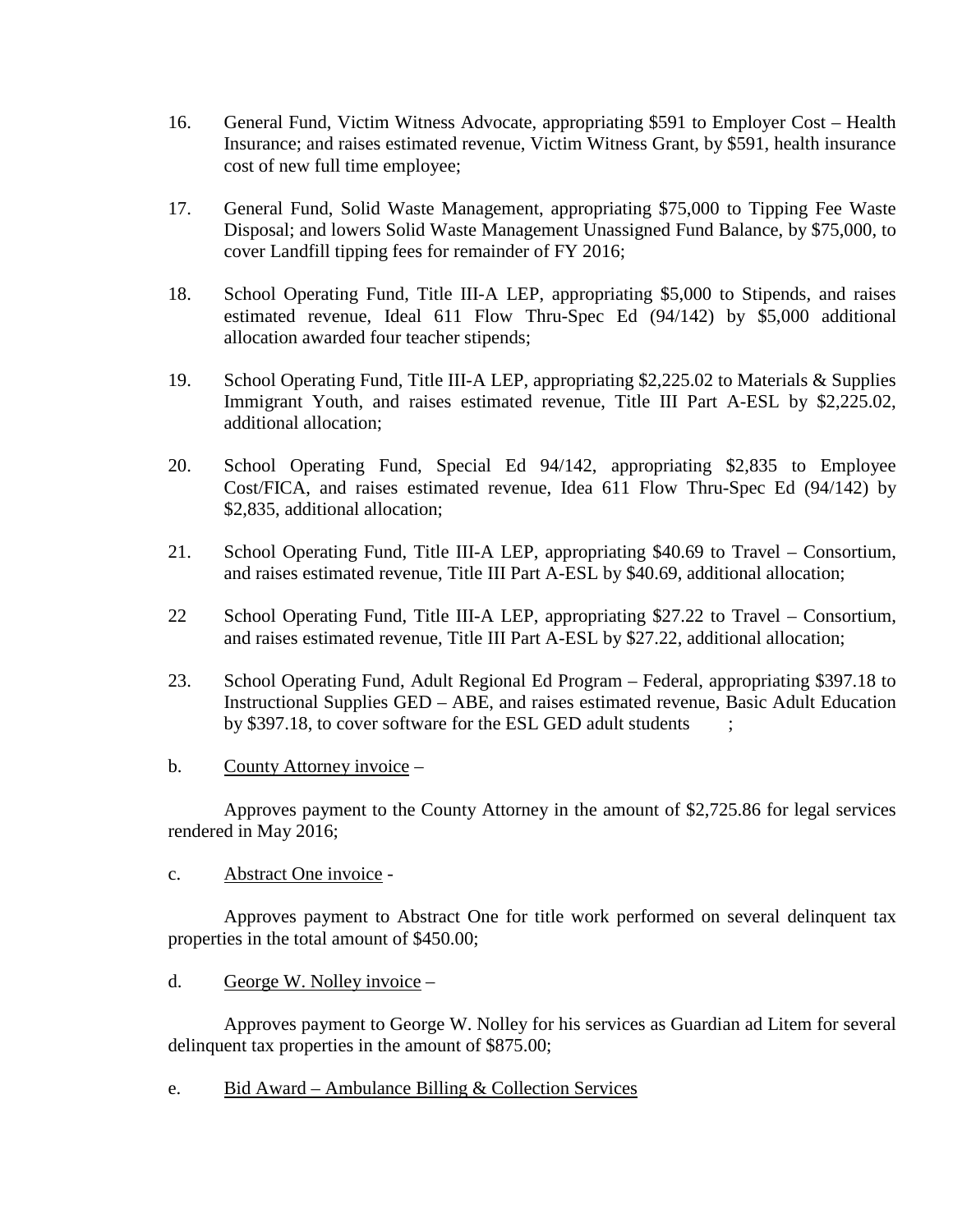Based on the recommendation of the Evaluation Committee, approves McKesson, Alphratta, Georgia as the top ranked firm and authorizes staff to negotiate and execute a final contract for ambulance billing and collection services for a two-year period with an option to renew for three (3) additional one year terms;

### f. Exception from Noise Ordinance – DeVault Vineyard

Approves Exception from the Noise Ordinance by Sharon DeVault of DeVault Family Vineyards, 247 Station Lane, Concord, Virginia for the 6<sup>th</sup> Annual Watermelon Wine Festival on July 2, 2016 from 3 p.m. to 11 p.m.; and

#### g. Real Estate Valuation Services for Commercial Building Permits

Based on the recommendation of staff and the Evaluation Committee, the Board authorizes staff to negotiate and execute a final contract for real estate property commercial valuation services with Wampler-Eanes Appraisal Group, Ltd.

The vote was: Aye: Borland, Goldsmith, Good, Gunter, Zehr Nay: None Absent: Puckett, Rousseau

### // APPOINTMENTS

Several appointments were made at this meeting.

#### Board of Zoning Appeals

On motion of Supervisor Borland, it was resolved the Board of Supervisors recommends Ralph W. Hagner, 5195 Browns Mill Road, Rustburg, Virginia, be reappointed to the Board of Zoning Appeals for a five-year term until June 30, 2021 representing the Spring Hill District.

The vote was: Aye: Borland, Goldsmith, Good, Gunter, Zehr Nay: None Absent: Puckett, Rousseau

Blue Ridge Regional Jail Authority

On motion of Supervisor Gunter, it was resolved the Board of Supervisors adopts the following resolution:

**WHEREAS**, the Blue Ridge Regional Jail Authority Service Agreement dated November 10, 1994, as amended, states that members of the Authority Board (other than sheriffs) shall be elected by their respective governing bodies; and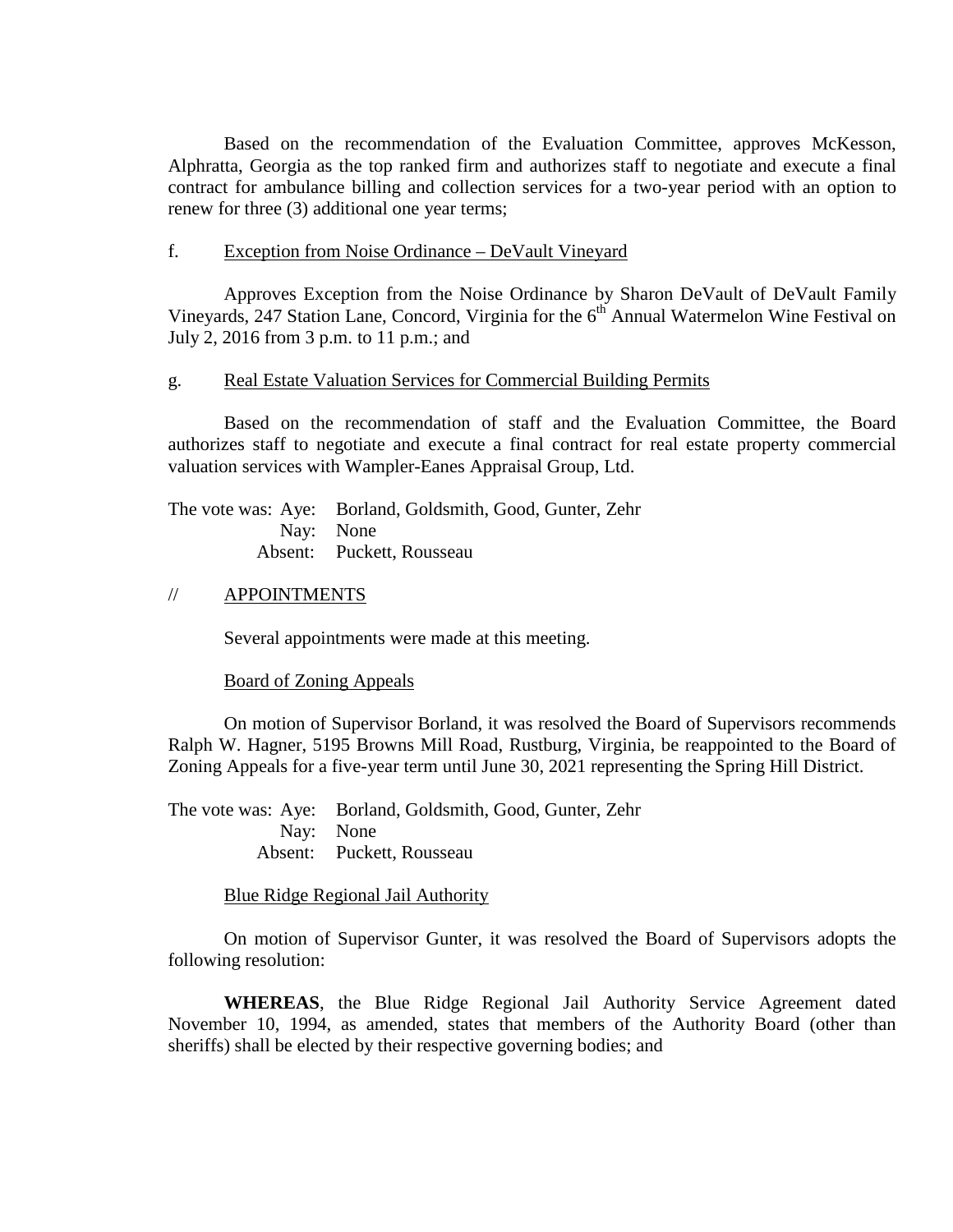**WHEREAS**, the governing body of each participating jurisdiction has appointed a member and an alternate whose terms expire June 30, 2016; and

**WHEREAS**, the governing body of each jurisdiction has been requested by the Authority to appoint a member and an alternate for a term commencing July 1, 2016 and ending June 30, 2019.

**NOW THEREFORE, BE IT RESOLVED** by the Board of Supervisors for Campbell County that Clifton M. Tweedy, Deputy County Administrator, is hereby appointed as a member of the Blue Ridge Regional Jail Authority and Frank J. Rogers, County Administrator, is appointed as the alternate for such member, each for a term commencing July 1, 2016 and ending June 30, 2019.

The vote was: Aye: Borland, Goldsmith, Good, Gunter, Zehr Nay: None Absent: Puckett, Rousseau

# // MATTERS FROM THE BOARD

- As requested by Chairman Zehr, Administrator Rogers provided an update on the landfill issues. The Region 2000 Services Authority would be meeting on June  $23<sup>rd</sup>$  to begin strategic planning on landfill operations post 2029 when the lateral expansion space has reached capacity. There would be additional discussion on a property protection plan and a citizen liaison to serve on the Authority when recommendations were received from the concerned citizens group.
- Chairman Zehr encouraged the School Board to adopt a similar resolution to the one the Board adopted at this meeting concerning the use of facilities by specific gender.

The meeting was recessed at 5:20 p.m. until 5:30 p.m. for several public hearings.

# // PUBLIC HEARING – REZONING AND SPECIAL USE REQUEST BY DALE HULL

The first public hearing was opened at 5:32 p.m. on:

PL-16-28 Request by Dale Hull to rezone property located at 20795 Lynchburg Highway to amend the proffers to allow "Flea market or swap meet" as a special use permit with concurrent requests for special use permits to expand the existing flea market west onto adjacent property and for an alternative parking plan. The property is zoned Agricultural, Conditional, Industrial – General, Conditional and Business – General Commercial and is in an area designed as commercial per the current Comprehensive Plan.

Sandra Shackelford, County Planner, explained this was a request to rezone approximately 9.5 acres of a larger parcel to amend the proffers on property zoned Agricultural, Conditional to include flea markets and swap meets as an eligible special use on this property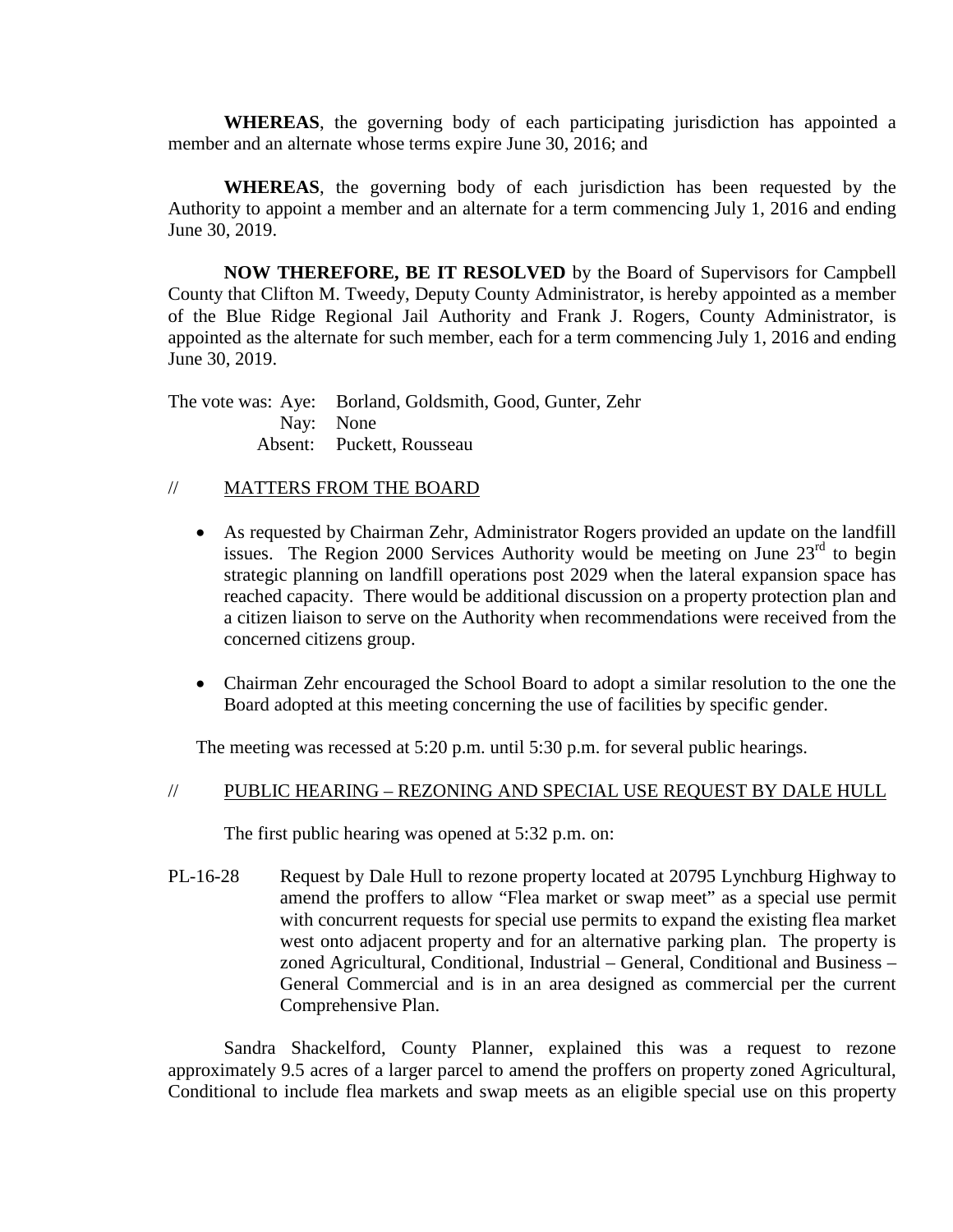with concurrent special use permits (1) to allow the expansion of the existing flea market onto parcels 20-A-28 and 20-A-28E and (2) for an alternative parking plan deviating from the sections of the zoning ordinance covering parking for the entire subject property.

The property was initially rezoned in 2002. At that time, flea markets and swap meets were not listed uses in the district. The property is adjacent to the existing County Line Flea Market, and the applicant would like to be able to expand the existing flea market onto this property as well. The property lies in a flood zone and is currently used as a driving range. In addition, the applicant was also asking for a special use permit for an alternative parking plan that would not require paving the entire parking area. In addition to cost savings for the applicant, there were also environmental benefits for not paving the entire parking area including a reduction in the amount of stormwater run-off that would be generated.

Lynchburg Highway (Route 460) serves the property and has a daily traffic count of 30,000 vehicles. The use already exists and would not result in additional traffic to the property. The property is served by public water and a private septic system.

The other proffers that were submitted with the original request would remain unaltered. On the special use permit of the request, the Planning Commission recommended the applicant mark the individual parking spaces with wheel stops on the area shown on the site plan submitted with the request labeled "Existing Gravel Parking" to delineate parking areas and control for the safe flow of traffic through the parking area, the spaces designated for handicap parking be surface treated, and that future parking would not be allowed on the area shown on the site plan labeled "One Way Existing Overflow Gravel Parking" to maximize the traffic flow into and out of the parking area. The property was located in an area designated as medium to high-density commercial. The Planning Commission recommended approval of the request by a vote of 7-0 citing good zoning practice and including the above conditions.

**Dale Hull**, 4486 E. Lynchburg-Salem Turnpike, Bedford, Virginia indicated Ms. Shackelford explained the request well. However, he was of the understanding he could use the area on the site plan labeled "One Way Existing Overflow Gravel Parking" for parking. After discussion of the parking plan for the site with the Board, Mr. Hull and staff, it was agreed that condition would be substituted with the language that the applicant provide clear access between the upper and lower parking lots at all times.

In answer to questions by Supervisor Borland, Mr. Hull indicated the flea market was open from 6:00 a.m. to 4:00 p.m. with the bulk of traffic arriving by lunch time. He had several employees who directed traffic during the peak hours. Mr. Hull insured the Board he would make every effort to provide clear access between the parking lots and clear the traffic off Route 460 as expeditiously as possible.

No one spoke in opposition to the proposed rezoning and special use requests. The public hearing was closed at 5:45 p.m.

On motion of Supervisor Good, it was resolved the Board of Supervisors accepts the recommendation of the Campbell County Planning Commission and citing good zoning practice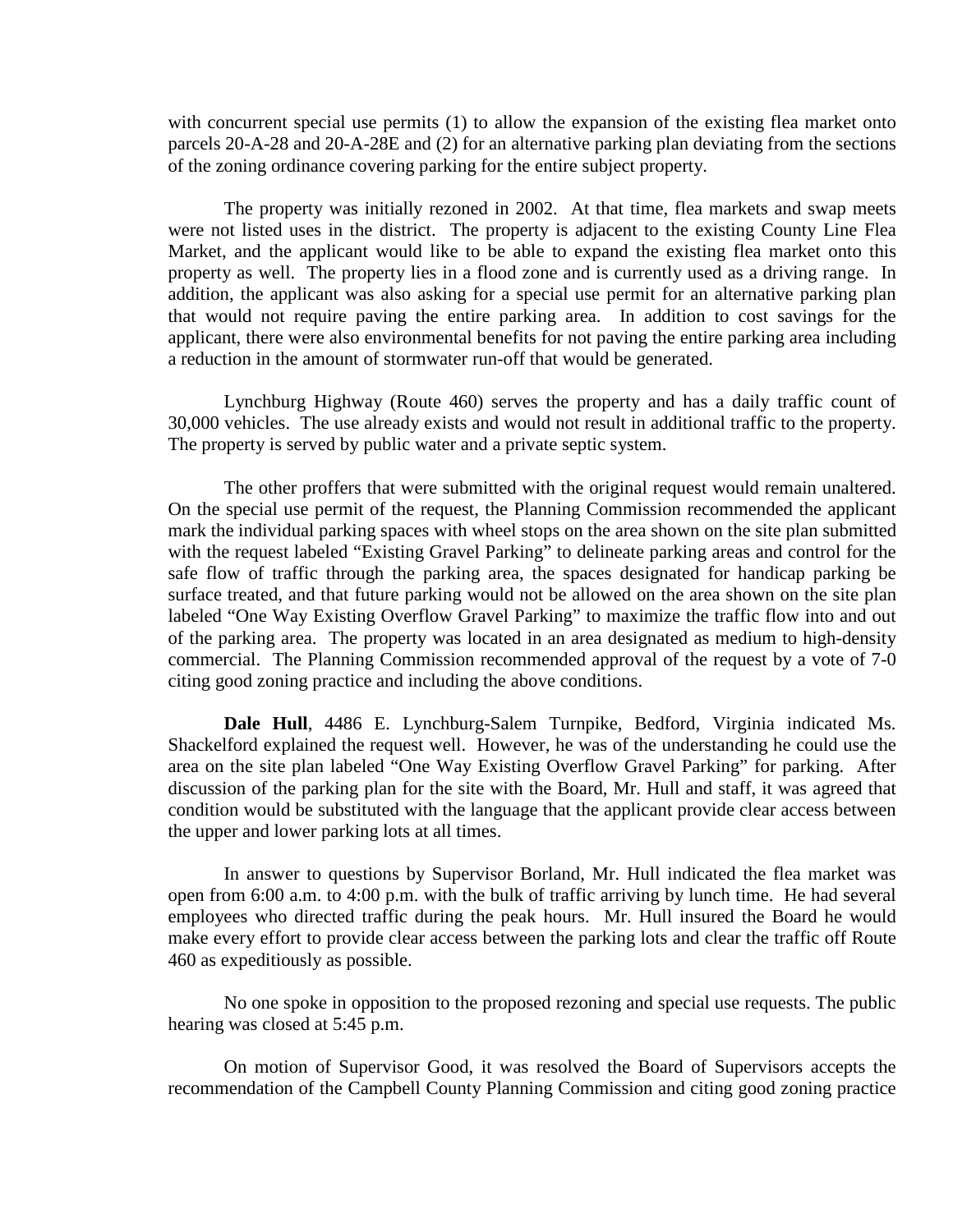**APPROVES** Request #PL-16-28 by Dale Hull to rezone property located at 20795 Lynchburg Highway to amend the proffers to allow "Flea market or swap meet" as a special use permit with concurrent requests for special use permits to expand the existing flea market west onto adjacent property and for an alternative parking plan with the following conditions:

- The applicant shall mark the individual parking spaces with wheel stops on the area shown on the site plan submitted with the request labeled "Existing Gravel Parking" to delineate parking areas and control for the safe flow of traffic through the parking area;
- The spaces designated for handicap parking shall be surface treated; and
- The applicant shall provide clear access between the upper and lower parking lots at all times.

The vote was: Aye: Borland, Goldsmith, Good, Gunter, Zehr Nay: None Absent: Puckett, Rousseau

# // PUBLIC HEARING – SPECIAL USE PERMIT REQUEST BY JONATHAN HOLLIE

PL-16-32 Request by Jonathan Hollie, agent for Beverly Parrish, for a special use permit to operate an automobile and truck rebuilding business on property zoned Agricultural. The property is located at 805 Hawkins Road and is in an area designated as medium to high-density residential per the current Comprehensive Plan.

Ms. Shackelford reviewed the staff report indicating this request was from Jonathan Hollie, agent for Beverly Parrish, for a special use permit to operate an automobile, reconditioning, body and fender work business. The property was located at 805 Hawkins Road, Evington, in the Spring Hill Election District.

The applicant currently lived on the property owned by his mother. If the special use permit was approved, Mr. Hollie would construct a metal storage building midway back on the property behind the existing dwelling. Mr. Hollie plans to extend the existing driveway to access the new building, and parking would be available on either side of the building. All repair work would be completed inside the building, and Mr. Hollie would complete all paintwork in a paint booth. Vehicles would be stored either inside the building or in the designated parking area as shown on the site plan.

Hawkins Road serves the property, and the request would have minimal impact on daily traffic counts. The Planning Commission recommended approval of the request citing good zoning practice with the condition the applicant conducts business in general conformance with the uses described in the narrative and shown on the site plan submitted with the request.

**Jonathan Hollie**, 805 Hawkins Road, Evington, has been doing auto body work for 30 years and now wants to operate his own shop. He was actively cleaning up the property by removing equipment and vehicles. Mr. Hollie indicated he would only store four to five vehicles at a time waiting for repair, and a separate building would be used for painting for safety reasons.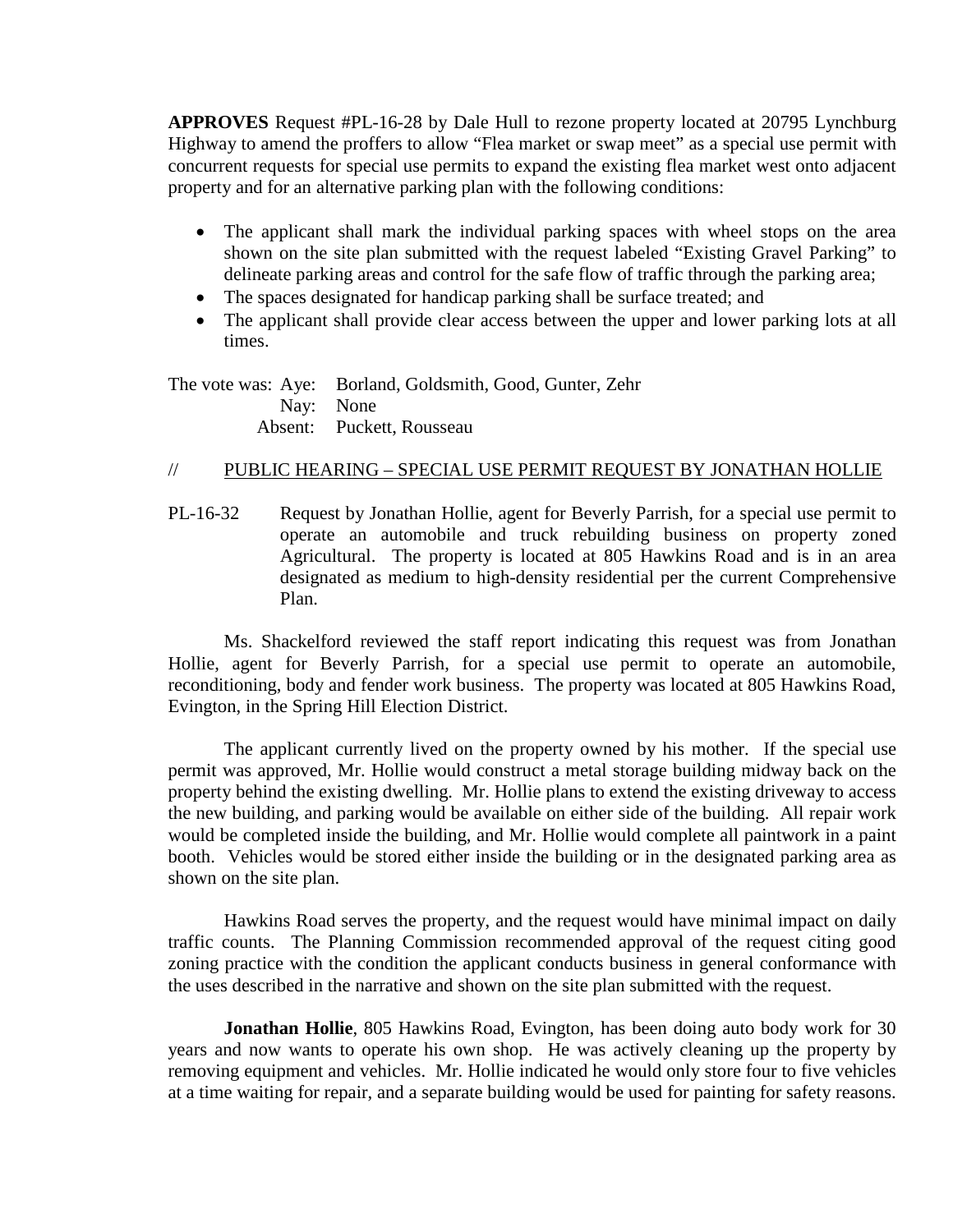The closest neighbor was approximately 100 yards on one side and 300 to 400 yards on the other side. The neighbors should not be impacted by noise.

Chairman Zehr called for comments in favor of or in opposition to the request.

**David Guy**, 666 Hawkins Road, Evington, did not have a problem with the plans by Mr. Hollie, but was concerned about the number of speeders on Hawkins Road and tow trucks bringing disabled vehicles to the property. (Chairman Zehr requested staff pass along the speeding concern to the Sheriff's Department).

**Nancy Miear**, 750 Hawkins Road, Evington, questioned if Mr. Hollie's business would lower her property values or increase her taxes.

Speaking to the two concerns, Mr. Hollie was not sure of the impact on Mrs. Miear's property values or taxes, but he believed the improvements he would make to the property should improve the neighborhood. He had a tow truck and would tow most of the vehicles himself. His driveway was circular; therefore ingress and egress should not be a problem.

Hearing no further comments, the public hearing was closed at 6:05 p.m.

On motion of Supervisor Borland, it was resolved the Board of Supervisors accepts the recommendation of the Campbell County Planning Commission and **APPROVES** Request #PL-16-32 by Jonathan Hollie, agent for Beverly Parrish, for a special use permit to operate an automobile and truck rebuilding business on property zoned Agricultural on property located at 805 Hawkins Road with the condition the applicant conducts business in general conformance with the uses described in the narrative and shown on the site plan submitted with the request.

The vote was: Aye: Borland, Goldsmith, Good, Gunter, Zehr Nay: None Absent: Puckett, Rousseau

## // PUBLIC HEARING – REZONING REQUEST BY CALVIN SMITH

The next public hearing was opened at 6:06 p.m. on:

PL-16-36 Request by Calvin Smith to rezone a 1.97 acre portion of property located at 3876 Waterlick Road from Residential – Single Family to Business – General Commercial for use as a landscape and logging business. This property is in an area designated as medium to high-density residential per the current Comprehensive Plan.

In the staff report, Ms. Shackelford explained this request was to rezone approximately 1.97 acres of a 9.01 acre tract from Residential – Single Family to Business – General Commercial to allow the current tenant to continue to operate his landscaping and logging business from this property. The property was located at 3876 Waterlick Road, Forest, in the Timberlake Election District. All of the work was done completely off-site, but the tenant stored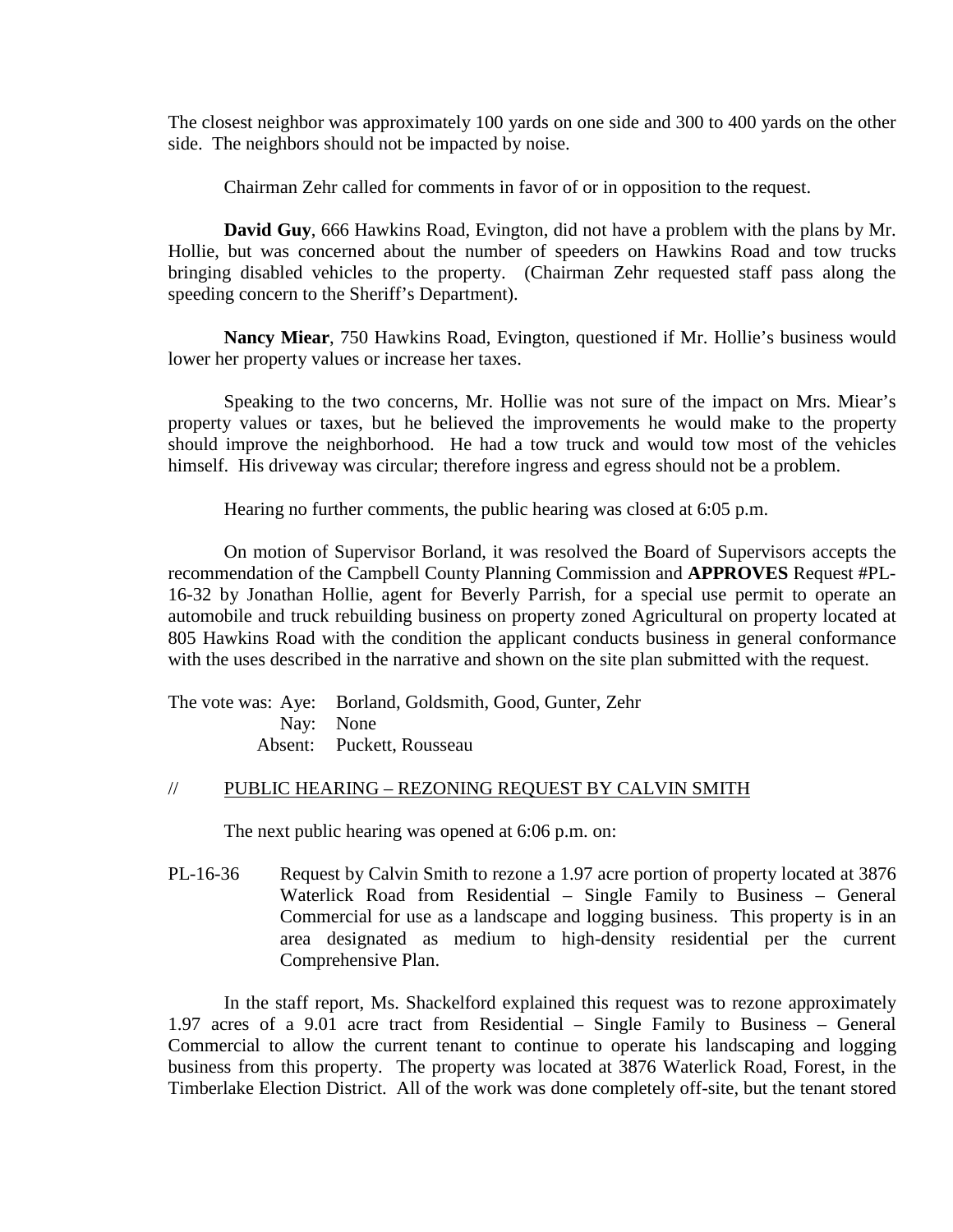large equipment on the property. Approval of the rezoning request would allow the tenant to continue to store the equipment on this property and continue operation of the business.

Waterlick Road serves the property which has a daily traffic count of 13,000 vehicles. The use already exists and would not result in additional traffic to the property, so the request would have minimal impact on the traffic counts. The property would be served with public water and a private septic system. No proffers were submitted with the request. The Planning Commission recommended approval of the request by a vote of 7-0 citing good zoning practice.

**Calvin Smith**, 67 Smith Road, Forest, Virginia indicated the tenant had been storing equipment on the property and operating his business from this location since 2001. No work is done from the property, and this was the first complaint he had received.

Chairman Zehr called for comments in favor of or in opposition to the proposed rezoning. Hearing no further comments, the public hearing was closed at 6:10 p.m.

On motion of Supervisor Good, it was resolved the Board of Supervisors accepts the recommendation of the Campbell County Planning Commission and citing good zoning practice **APPROVES** Request #PL-16-36 by Calvin Smith to rezone a 1.97 acre portion of property located at 3876 Waterlick Road from Residential – Single Family to Business – General Commercial for use as a landscape and logging business.

| The vote was: Aye: Borland, Goldsmith, Good, Gunter, Zehr |
|-----------------------------------------------------------|
| Nav: None                                                 |
| Absent: Puckett, Rousseau                                 |

# // PUBLIC HEARING – COMBINED ANNUAL SECONDARY ROAD HEARING

The next public hearing was opened at 6:18 p.m. This was advertised as a joint public hearing with the Virginia Department of Transportation (VDOT) to receive public comment on the proposed Secondary Six Year Plan for Fiscal Years 2017 – 2022 and on the Secondary System Construction Budget for Fiscal Year 2017.

Don Austin, Residency Administrator, provided an updated copy of the Six Year Plan noting some additional funds for unpaved roads.

No one spoke in favor of or in opposition to the proposed Six Year Plan and Construction Budget. The public hearing was closed at 6:19 p.m.

On motion of Supervisor Borland, it was resolved the Board of Supervisors adopts the following resolution:

WHEREAS, Sections 33.2-331 of the 1950 Code of Virginia, as amended, provides the opportunity for each county to work with the Virginia Department of Transportation in developing a Secondary Six-Year Road Plan,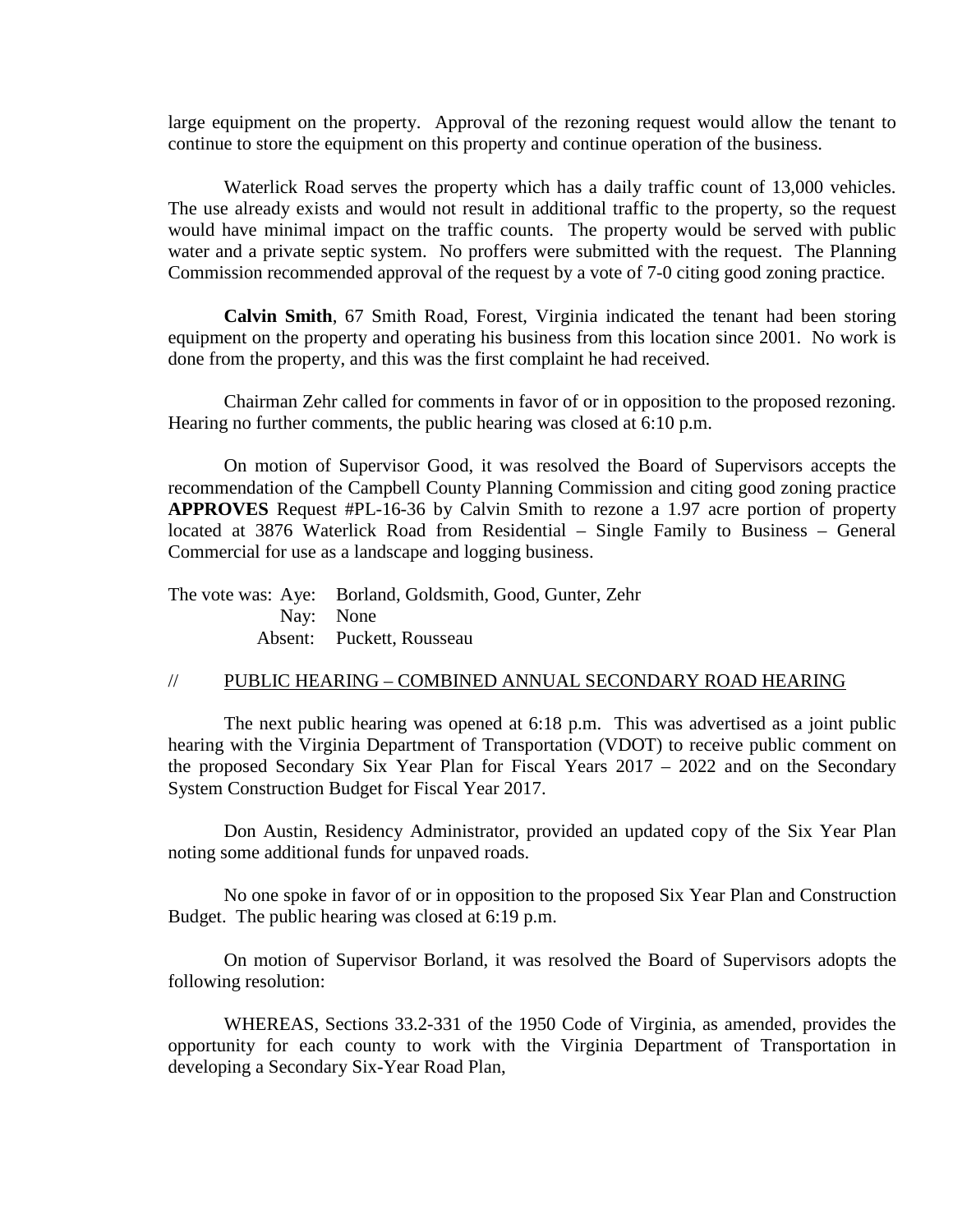WHEREAS, this Board had previously agreed to assist in the preparation of this Plan, in accordance with the Virginia Department of Transportation policies and procedures, and participated in a public hearing on the proposed Plan (2017 through 2022) as well as the Construction Priority List (2017) on June 7, 2016 after duly advertised so that all citizens of the County had the opportunity to participate in said hearing and to make comments and recommendations concerning the proposed Plan and Priority List,

WHEREAS, Donald R. Austin, Residency Administrator, Virginia Department of Transportation, appeared before the Board and recommended approval of the Six-Year Plan for Secondary Roads (2017 through 2022) and the Construction Priority List (2017) for Campbell County,

NOW, THEREFORE, BE IT RESOLVED that since said Plan appears to be in the best interests of the Secondary Road System in Campbell County and of the citizens residing on the Secondary System, said Secondary Six-Year Plan (2017 through 2022) and Construction Priority List (2017) are hereby approved as presented at the public hearing.

| The vote was: Aye: Borland, Goldsmith, Good, Gunter, Zehr |
|-----------------------------------------------------------|
| Nav: None                                                 |
| Absent: Puckett, Rousseau                                 |

## // PUBLIC HEARING – TAX EXEMPT PURCHASE BY EVINGTON FIRE DEPT

The last public hearing was opened at 6:20 p.m. to receive public comment on a request by the Evington Volunteer Fire Department (EVFD) to apply for a tax exempt loan for the balance of a CIP funded fire apparatus (Rescue/Pumper).

Randall Johnson, Deputy Director of Public Safety, indicated that the EVFD was in the process of purchasing a new Rescue/Pumper through a Cooperative Contract. The Board of Supervisors appropriated \$350,000 towards the purchase, and the EVFD was seeking a tax exempt loan through First National Bank to finance the remaining costs of the fire truck in the approximate principal amount of \$105,000. The fire department would be required to pay all payments for the loan; Campbell County would not be obligated for any payments.

On motion of Supervisor Goldsmith, it was resolved the Board of Supervisors adopts the following resolution:

# **CERTIFICATE OF COUNTY ADMINISTRATOR RE APPROVAL OF TAX-EXEMPT LOAN TO VOLUNTEER FIRE DEPARTMENT BY CAMPBELL COUNTY BOARD OF SUPERVISORS**

The undersigned, being the duly qualified County Administrator of Campbell County, Virginia, does hereby certify that the following is a true and accurate copy of a Resolution passed by the Campbell County Board of Supervisors at its regular meeting on the  $7<sup>th</sup>$  day of June 2016, which Resolution was duly introduced and approved, and is effective as of the meeting at which it was approved, and that said Resolution remains in full force and effect: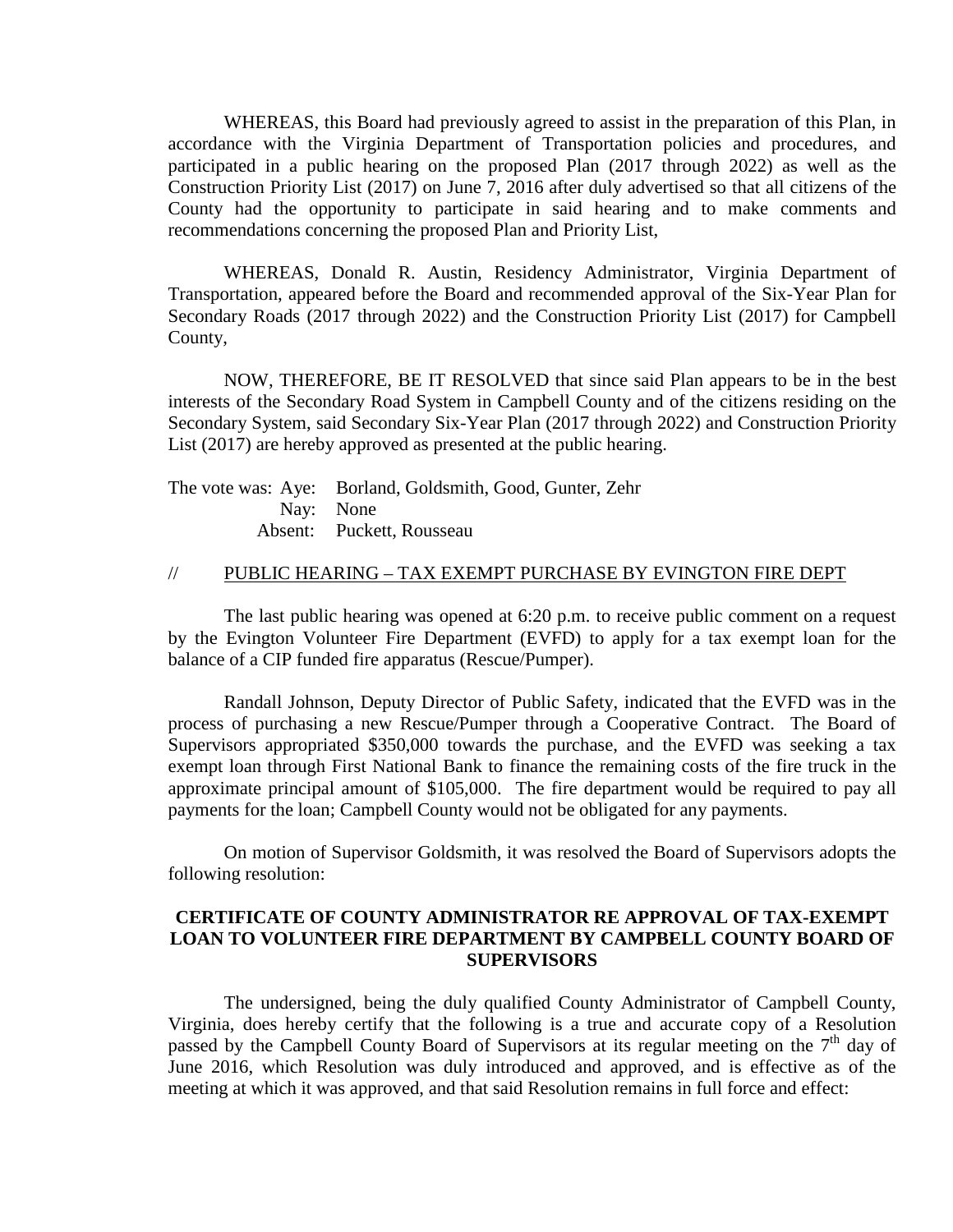**NOW, THEREFORE, BE IT HEREBY RESOLVED**, that the Board of Supervisors of Campbell County, Virginia, does hereby approve (within the scope of the qualifying language set forth below) a tax-exempt loan to the Evington Volunteer Fire Department (the "VFD") from First National Bank in the principal amount of \$105,000, which loan is for the purchase by the VFD of a fire truck, and which fire truck will be owned and operated by the VFD at 10624 Colonial Highway, Evington, Virginia 24550.

**RESOLVED, FURTHER**, that the approval of the loan to the VFD set forth above is given solely for purposes of the public approval requirements for tax-exempt financing applicable to the VFD because of Section 147(f) of the Internal Revenue Code of 1986, as amended, and such approval does not obligate Campbell County or its Board of Supervisors in any way regarding repayment of the debt.

**NOW, THEREFORE, BE IT HEREBY RESOLVED**, that the Campbell County Board of Supervisors hereby does approve a written agreement requiring the provision of fire fighting services to the County by the VFD in the form of the written agreement attached hereto as an exhibit and incorporated by reference herein.

**RESOLVED, FURTHER**, that Frank J. Rogers, County Administrator of the Campbell County Board of Supervisors hereby is authorized to execute on behalf of the County a written agreement with the VFD in the form of the written agreement attached hereto as an exhibit and incorporated by reference herein.

**Vehicle CIP Funds Memorandum of Agreement**

THIS AGREEMENT, made the 30th day of October 2015, by and between the Campbell County Board of Supervisors, a political subdivision of the Commonwealth of Virginia (hereinafter referred to as the "Board"), party of the first part acting through its agent, the County Administrator; and the Evington Volunteer Fire Department (Entity receiving CIP funds) (hereinafter referred to as the "Receiving Entity"), party of the second part.

## WITNESSETH:

**WHEREAS,** the Board of Supervisors provides capital improvement funds when available to support emergency service delivery countywide and to assist the volunteer and career fire and rescue entities within Campbell County with demonstrated needs; and

**WHEREAS,** these funds are requested through a collaborative capital improvement planning process consisting of volunteer fire and rescue entity representatives, Department of Public Safety staff representatives and Public Safety Committee representatives; and

**WHEREAS,** the Campbell County Department of Public Safety is responsible to manage and distribute the CIP funds regarding public safety purchases and will serve as the point of contact concerning these funds to the volunteer and career fire and rescue entity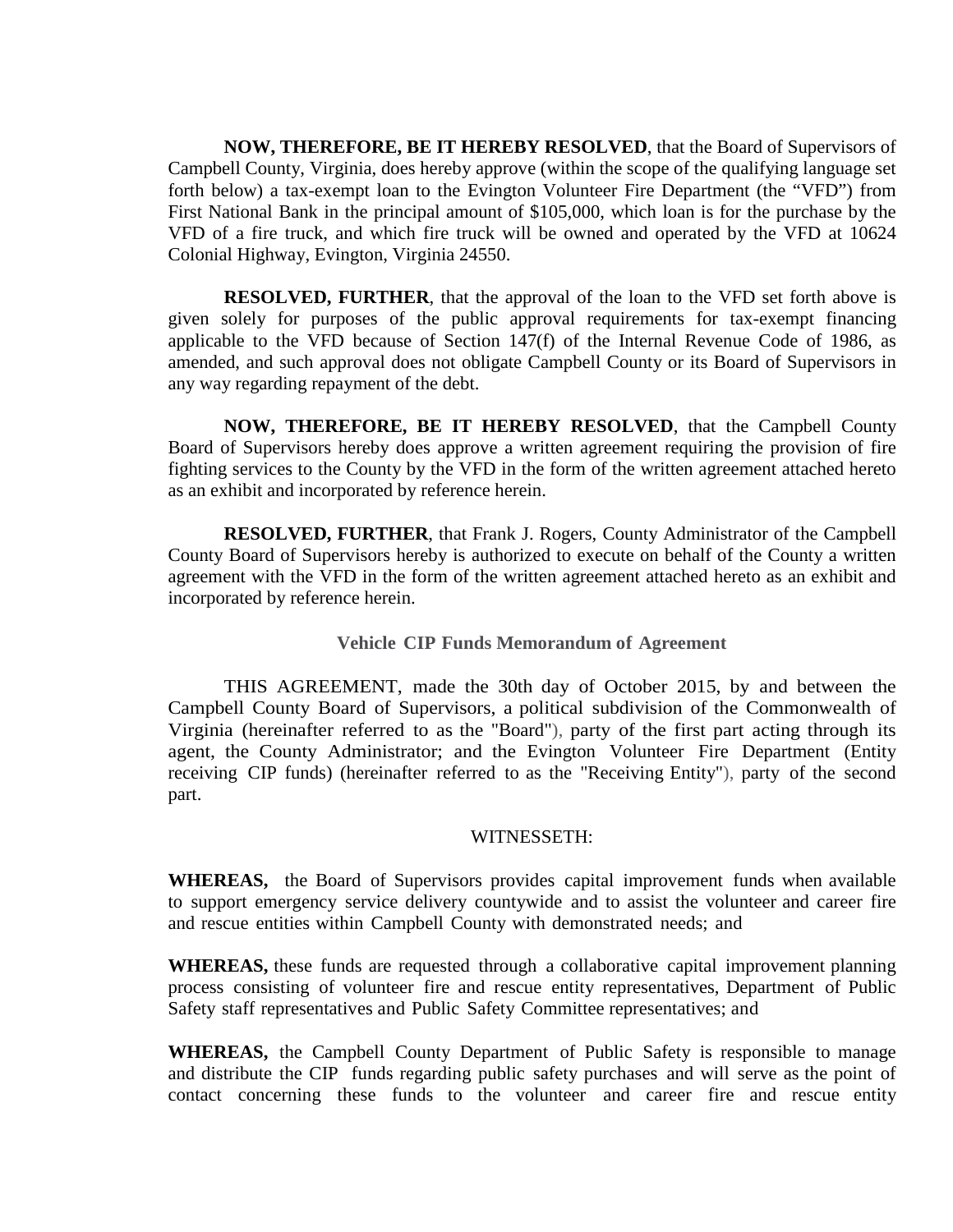representatives; and

**WHEREAS,** in order to sustain emergency response capabilities for Campbell County and to provide equity, consistency and to protect the interests of all involved parties, this *Memorandum of Agreement is* entered into based on the following:

- 1. The receiving entity will seek and apply for eligible grant funds for the purchase of said vehicle. Said grant funds, if awarded, shall be used to offset CIP fund investment in the base spec vehicle. Any unused CIP funds shall remain in the CIP. Any remaining grant funds over the cost of the base spec vehicle may be used for vehicle enhancements if allowed in accordance with the grant's rules and procedures.
- 2. The County reserves the right to assume ownership of the vehicle purchased with county funds if the receiving entity ceases to provide services to Campbell County for any reason and/or loses its ability to operate. The purpose for this contingency is for the ability to sustain emergency response capabilities within the county in the event of any unforeseen issue inhibits the ability of the entity to provide service to the community.
- 3. The receiving entity acknowledges that if the funds are being utilized to replace a current CIP funded vehicle that the receiving entity is to render such vehicle to the Department of Public Safety. This vehicle may be sold with generated funds being allocated back to the CIP or said vehicle may be re-assigned to another county agency or Public Safety entity within Campbell County and/or retained as a reserve apparatus. The amount of funds allocated back to the CIP shall be consistent with the percentage vehicle total costs paid for by CIP funds, e.g. 50% of vehicle paid for by CIP then 50% of vehicle sale proceeds allocated for future CIP use with 50% returned to the agency turning in the vehicle. Any such co-funding split shall be documented via an addendum to this MOA.
- 4. The receiving entity acknowledges that no vehicle purchased with Campbell County CIP funds may be sold, traded or disposed of without recommendation of the Department of Public Safety and the County Public Safety Committee with approval by the Board of Supervisors. Funds generated as a result of a sale are to be submitted to the Board of Supervisors (not to exceed the original amount given to the entity) for appropriation in to the CIP program. See item 3 for additional details.
- 5. The receiving entity agrees that minimum vehicle specifications */* standards established by the Department of Safety through a collaborative process involving fire and rescue leadership along with Department of Public Safety staff with approval of the Public Safety Committee will be adhered to. These minimum specifications are attached as an addendum.
- 6. CIP funds will be distributed to the individual entity only after the entity submits an invoice for the vehicle and makes assurances that the vehicle will be housed in Campbell County.